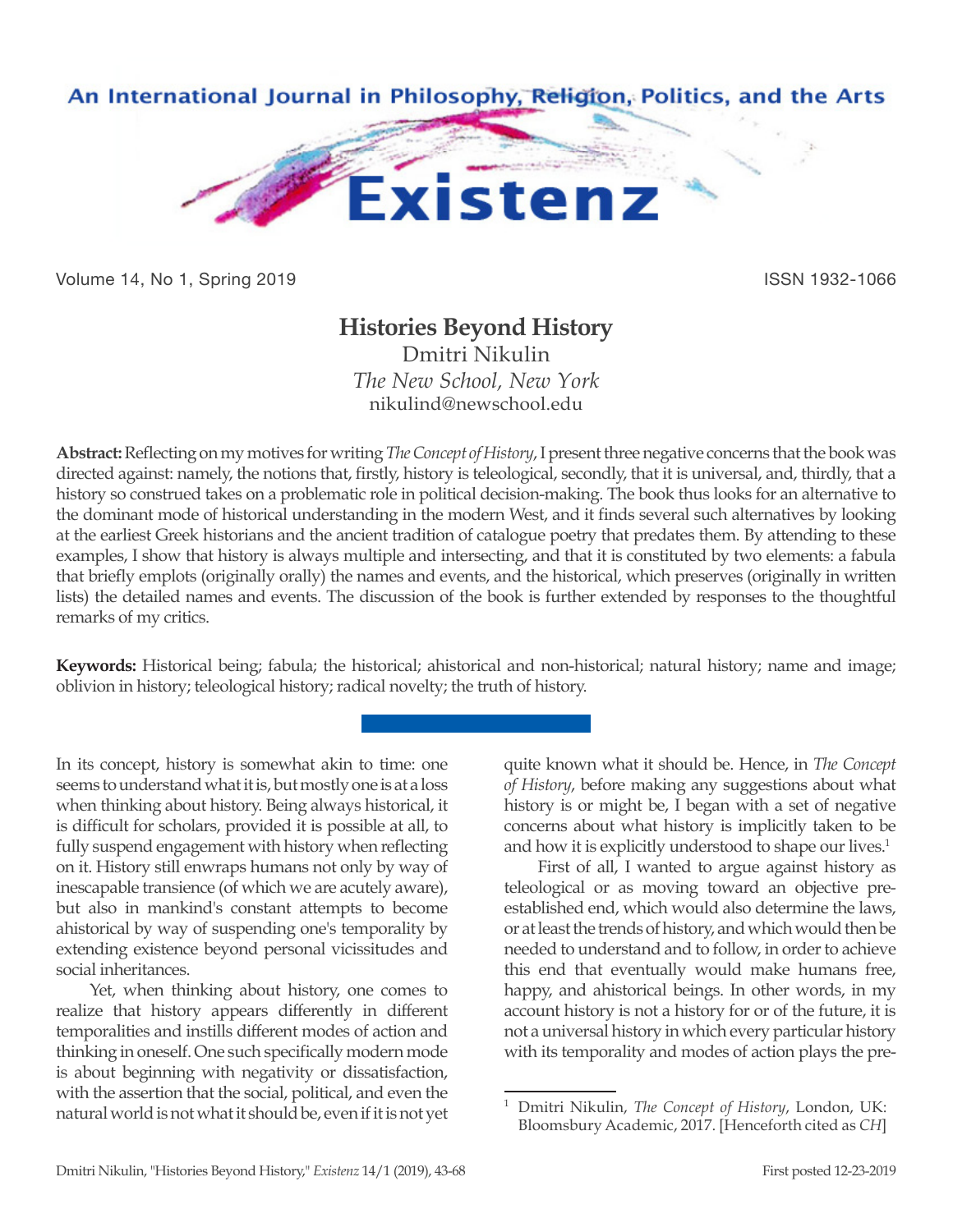established role of an actor that is meant to carry on the general plot of the assumed all-encompassing history. Since achieving the end of such a teleological history is not easy but nevertheless somehow inevitable, the plot of its unfolding goes through a historically justifiable violence on a grand scale, where historical actors need to show up on stage, play their role, and then mostly disappear under the roller of the universal history. In response to such an understanding of history, I wanted to come up with an alternative to an all-encompassing totalizing history in favor of multiple different histories, which, however, would not make the historical enterprise contingent and relativist but would allow for commonly shared historical structures across times and cultures. In this way, I intended to demystify modern universal history and show that history is present and practiced by everyone in every instant.

The modern history understood as universal takes on an authoritative role in making political decisions based on presumably rationally accountable and thus justifiable historical tendencies. Evidently, history always plays an important role in politics, yet I was troubled by the way universal teleological history has been used to justify highly problematic colonial, imperialistic, and neoliberal claims. Hence, I wanted to argue against history as apparently inevitably serving the political interest of a dominant social or political group.

In order to address these concerns that come out of a specifically modern understanding of reason, action, and practice, I started looking into non-western and non-modern ways of doing and understanding history, since, as I assumed, humans have always been historical beings, even in what was later arrogantly deemed to be prehistoric times. To my astonishment, I discovered a great wealth of such thought, but I chose to focus mostly on the early historical tradition of ancient Greece, with which I am more familiar. Here again, contrary to the later account of Greek history as coming out of the pen (or stylus) of Herodotus as the proclaimed father of history, I found two very important, yet not very well understood early historians, Hecataeus and Hellanicus, both of whom did indeed practice the kind of history I was interested in. The resulting perspective on history presented in the book derives to a great extent from an interpretation of their historical practices, as well as from the interpretation of the ancient epic poetic catalogue tradition that predates them.

The result of a close reading and analysis of these ways of constituting and transmitting history

http://www.existenz.us Volume 14, No. 1, Spring 2019

is a concept of history that is de-centralized and deteleologized by the practices in which humans are always involved (though mostly without noticing), still being under the spell of the universal teleological history that has colonized all other histories. In modernity, one single artificially constructed history that is progressing (or regressing) toward an inevitable preset end is a customary presupposition, even if one always lives in, is constituted by, and in turn constitutes, many different histories, that humans inhabit differently yet simultaneously.

In *The Concept of History* I do not present a general theory of history or another philosophy of history. With Giambattista Vico, I take it that history is a construction, which is always a reconstruction of the past for the sake of the present in anticipation of the future. But then, history is about the past. Present is the relived past in the mode of memory, or rather, of commonly shared recollection. And the future is not a historical but an imaginary concept, constructed on grounds of the basis of our current interpretations of the past.

Since history is never given as a whole and is always a construction, there can be many different histories. Perhaps, there might even be a history toward which specific histories converge as their normative purpose. However, I do not attempt to restore either some sort of logic regarding a possible succession of histories or a development of one universal history. I am also not claiming that everything in history is entirely accidental and contingent and that one can never learn from it. Rather, I intend to establish possible invariants of different histories, the elements of which appear in a history but by themselves might not be historical despite their shaping of specific histories.

By "history" I understand not a universal history but rather the total sum of all the histories of past and present, even if they are never accessible in their entirety. A history is a particular set of stories in which actors, things, or events are present within a sequence or a list and are connected by a common corrigible narrative that tells what has happened and also possibly suggests what might have happened and what might be expected in the future to happen.

Thus, everyone can and does live in multiple histories at the same time: personal history, familial history, professional history, institutional history, ethnic history, gender history, religious history, local history, national history, and so on. Every person and any group of people always exists in a set of histories, which can differ individually as well as across any given group.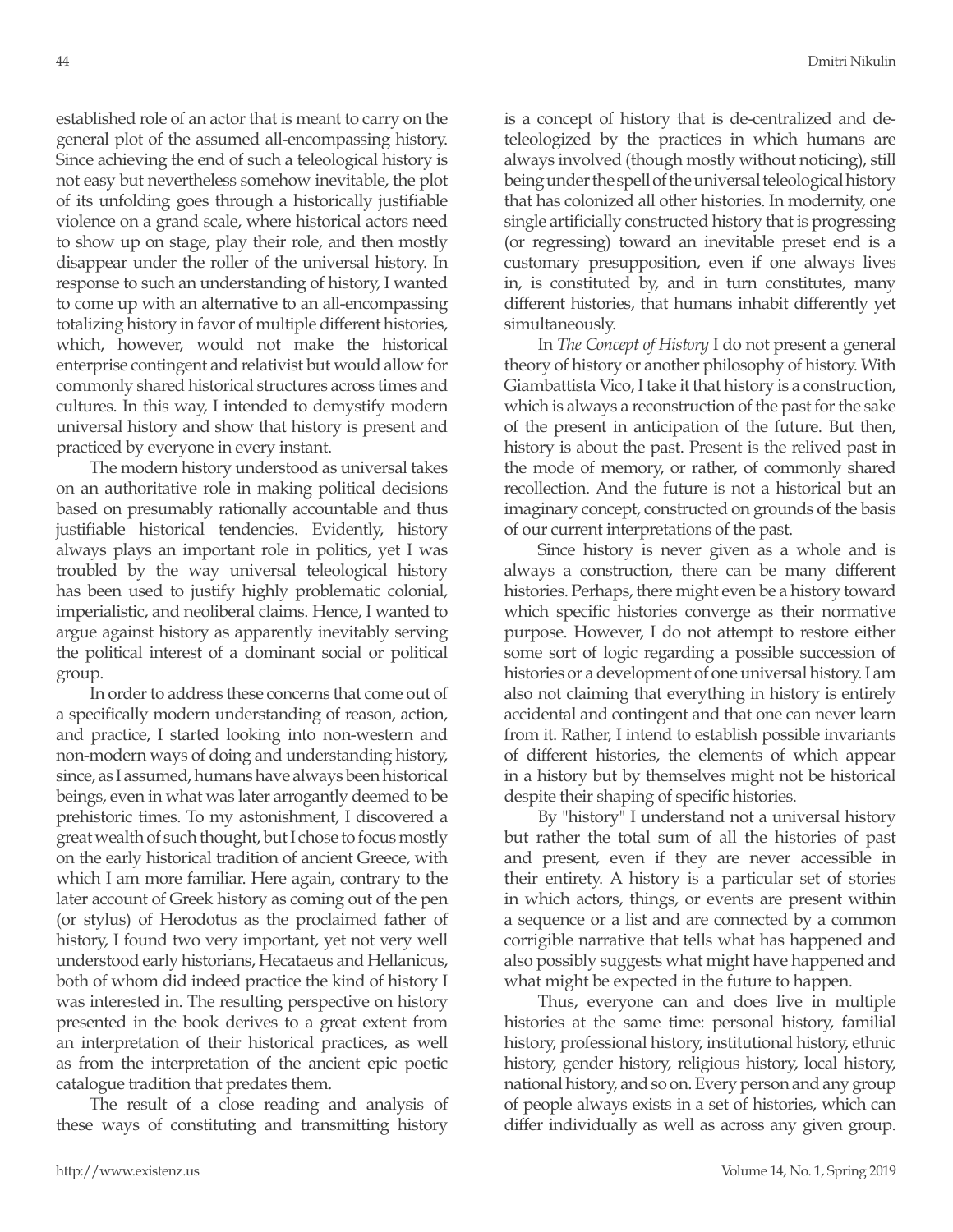What is important is that there are many different histories that are inhabited at the same time, which, nonetheless, also change over time. Yet I do not want to claim that historical relativism is the way to understand history—saying either that any history is equal to any other one, or that they all are incommensurable and mutually sealed off. A critical argument should always be possible in order to show that a particular social and political approach in a history is better suited for the well-being of other living beings than a different one, even if the practice of such argumentation is itself historically embedded in a set of histories in which it has been developed, practiced, and transmitted.

In this way, I take a history as itself being not historical, or at least not historicist, but rather defined by its constitution. In contemporary usage, "historicism" has a whole range of meanings, often mutually incompatible ones. I take historicism to suggest that all knowledge, including the knowledge of the past in a history, must be understood strictly within the historical context in which it has arisen and has been transmitted. Understood this way, historicism remains forever selfenclosed, because it has to be its own product.

A story is a narration of what has happened. It can be brief, yet it is still a comprehensive account of events and peoples' perceptions, reflections, and reactions to a series of events that are central to a given history. This is what I call fabula, or the plot of a history. On virtue of its brevity, a fabula can be, and is, constantly told and retold, interpreted and reinterpreted by people who share the same specific history. For this reason, first, a fabula can be easily preserved and passed on not only in writing but also orally. In ancient Greece, everybody knew that there was a Trojan War, and what its causes and results were. However, in order to tell the details of the war, to know exactly who took part in the action and committed heroic deeds, one has to preserve and transmit a detailed account of names and events. And second, the knowledge of a fabula constitutes the tradition within a history and as such is passed on from one person to another, from one generation to another. Hence, a fabula tells how people understand, interpret, and retell that which happened in a history. The fabula can be retold and reinterpreted, and a new fabula can always be told. In this way a new and different history is always possible, which might be hitherto unknown but still implicit in the previous narratives and histories. But there is no system or a finite number of histories that might converge toward a universal one.

The often succinct and oral fabula is complemented by another component or structural invariant of history, which I call the historical, which contains what is for the most part a long and written account of names, things, or events arranged in a certain order and in an established mutual relation. Such a comprehensive description of names, things, and events should be kept, transmitted, interpreted, and organized according to a certain principle (its *logos*), which can vary from one history to another, but usually, although not always, is that of a list. As a list of names, the historical may also contain descriptions of characters and heroes, which may be either condensed into an epithet or be more developed.

A history, then, is constituted by both a fabula, which is the rendering of what happened—and by the historical, which is an account of the things, names, and events that are referred and interpreted by that fabula. Drawing a parallel with drama, especially with comedy, fabula stands for the plot and action, whereas the historical represents the actors and characters.

One might say that the fabula stresses the "what" of a historical character as described or implied in narration.2 The historical, which is often represented as a detailed list of names of people, things, or events, stresses their actuality (in the form of memory), thereby implying but not necessarily explicitly mentioning their specificity.

Contrary to the rather brief fabula, the historical is elaborate, detailed, and complex. The historical may be expanded by adding new names, acts, and facts. What is distinctive about the historical is that no part of it is itself historical: a minimum of the historical is a single entry, which cannot be reduced any further. While the fabula can be captivating, engaging, and intriguing, the historical, which is an account that involves a possibly precise enumeration of individual names and things, some of which might even appear irrelevant to the plot, is often perceived as long and boring. Yet, any list, even seemingly unimportant, may always be or become meaningful and important in conveying a history. The (long and detailed) list and the (brief and enfolded) fabula are thus mutually complementary.

Hence, each history is defined by its fabula and the historical. While it is prudent to accept moral responsibility for keeping the historical within a collectively and publicly shared memory, at the

<sup>&</sup>lt;sup>2</sup> "What" stands for what a human being is, which cannot be defined as a finite essence.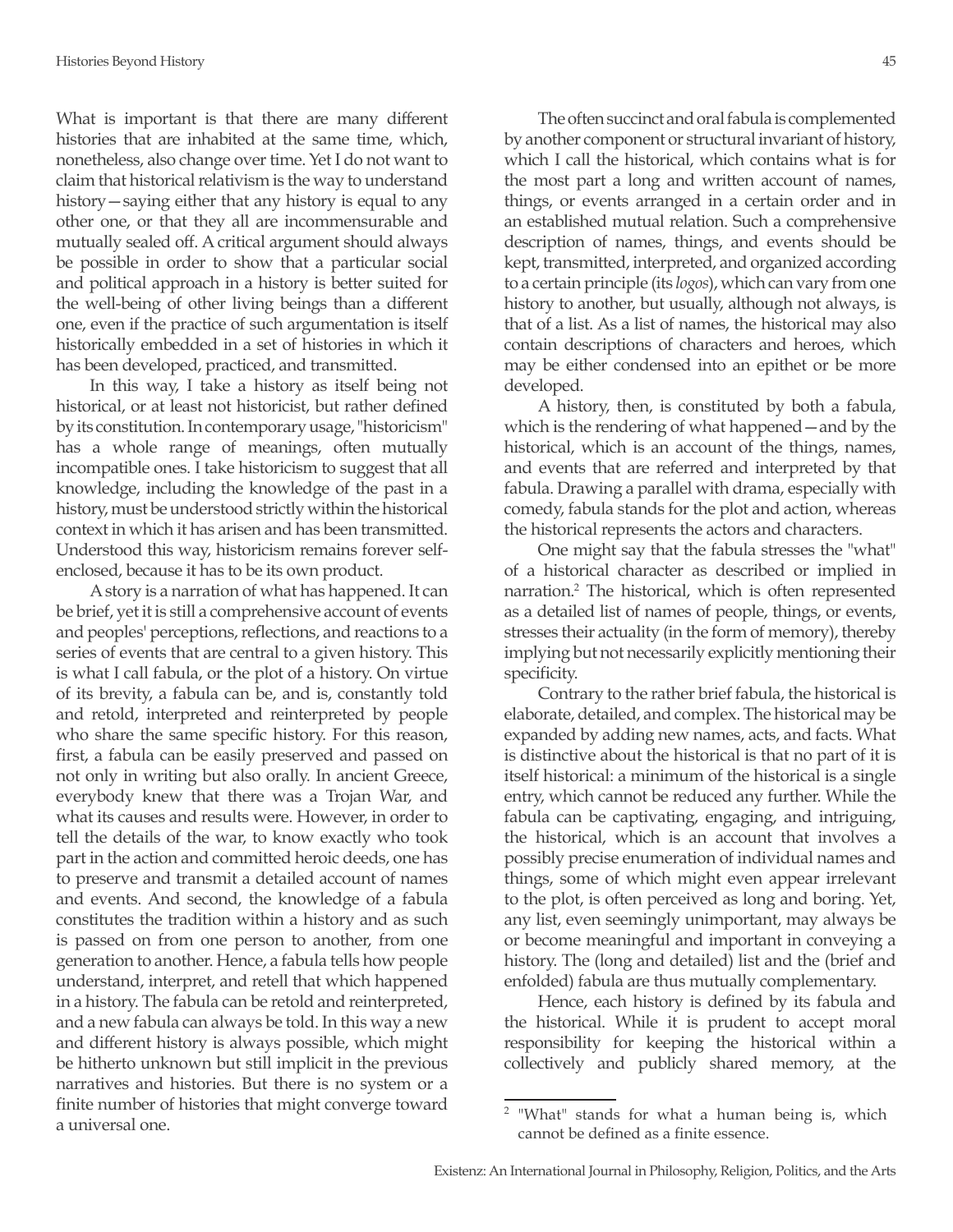same time one has to also take collectively shared responsibility for the rebuilding and rethinking of the fabula, which hopefully then might lead to important moral, social, and political changes.

History is thus built up from and by multiple histories, each one being constituted by the fabula and the historical. In any given history the relationship between the fabula and the historical may differ and cannot be established *a priori*. While every history can exist on its own, it is never isolated from other histories, as they are interconnected and interact in many ways. This perspective entails that there is no single and uniform history, and that there is no universal and teleological history either.

#### **Response to Jeffrey A. Bernstein's Critique**

In his insightful reflections on history, Jeffrey Bernstein raises two important questions, one regarding the representative but non-representational character of history and history-telling, and the other regarding the compatibility of Jean-Luc Nancy's provocative account of history with the one developed in my book.<sup>3</sup>

#### *Ancients and Moderns*

Before moving to the discussion of Nancy, I will address several of Bernstein's perspicuous comments. Firstly, the concept of history I have been developing is not pre-modern, as Bernstein takes it to be. My intention was to provide modernity with a critique from the perspective of modernity itself. Since an integral part of the constitution of modernity is the specifically modern *querelle des anciens et des modernes*, which attempts to establish us as being moderns and against the historical construction of an imaginary other, the constitution of history in early Greek writers plays an important role for the overall argument of the book, which itself is a critical reaction to the modern concept of history as being universal and teleological. In doing so, I am not suggesting that one would need to return to pre-modernity or that one would have to overcome modernity in a post-modernity, but rather that we might come up with an understanding of history that would allow to rethink and possibly alter many contemporary social and political practices.

Following Benedict de Spinoza, Bernstein observes

that the modern philosophical concept of history might be the result of mistaking imagination for reason, so that a historical *telos* might be in fact not a rational universal purpose but a projection of a desire or affect. This might very well be the case with the modern productive imagination, which, instead of mediating between reason (understanding) and sense perception, takes on the role of the sole director of actions in setting its purposes. Yet, indeed, in the book I do not use the concept of historical imagination or social imaginary, thus distancing my position from that of both R. G. Collingwood and Cornelius Castoriadis. In my account, the role of imagination is limited in history, for history does not reach into the future, which is mostly the province of the imagination. Rather, history is defined primarily by thinking that finds its transcription in a narrative that explains and interprets the historical. Imagination, then, is subsumed under discursive thinking but still plays an important role in mediating between a codified perception of a person or an event and its inscription into the historical and narration by the fabula, which Bernstein aptly calls the transhistorical "conditions of possibility" of history (*JB* 70). Besides, since the historical shared critical recollection, in either its short or its long range, is crucial for the constitution of a history, imagination plays a central role in it, although, again, regulated by the discursive narrative and the equally discursive structuring of the historical.

Here, I also need to remark that Bernstein's characterization of my approach worded thus, "For Nikulin, history is an inquiry that we undertake in order to gain perspective and knowledge through remembrance" (*JB* 69), should be further qualified. Particularly, I make a distinction between collective memory and collective recollection. The former stands for a set of practices that transmit and interpret a past event in such a way that does not allow for its critical interpretation, taking it as a fact of the past that justifies certain, often dubious, social and political practices. Collective recollection, which can and should be important for the constitution of a fabula, is, on the contrary, open to critical interpretation or reinterpretation of the "what" of an event, especially if one finds its current account questionable, or exclusive of and harmful to others. It is desirable to compare various accounts of an event and retell and reinterpret the currently dominant one, since not anything goes with respect to the interpretation of the past, and not all narratives are equal. In other words, one should always

<sup>3</sup> Jeffrey A. Bernstein, "Can There Be History Without Representation?," *Existenz* 14/1 (2019), 69-72. [Henceforth cited as *JB*]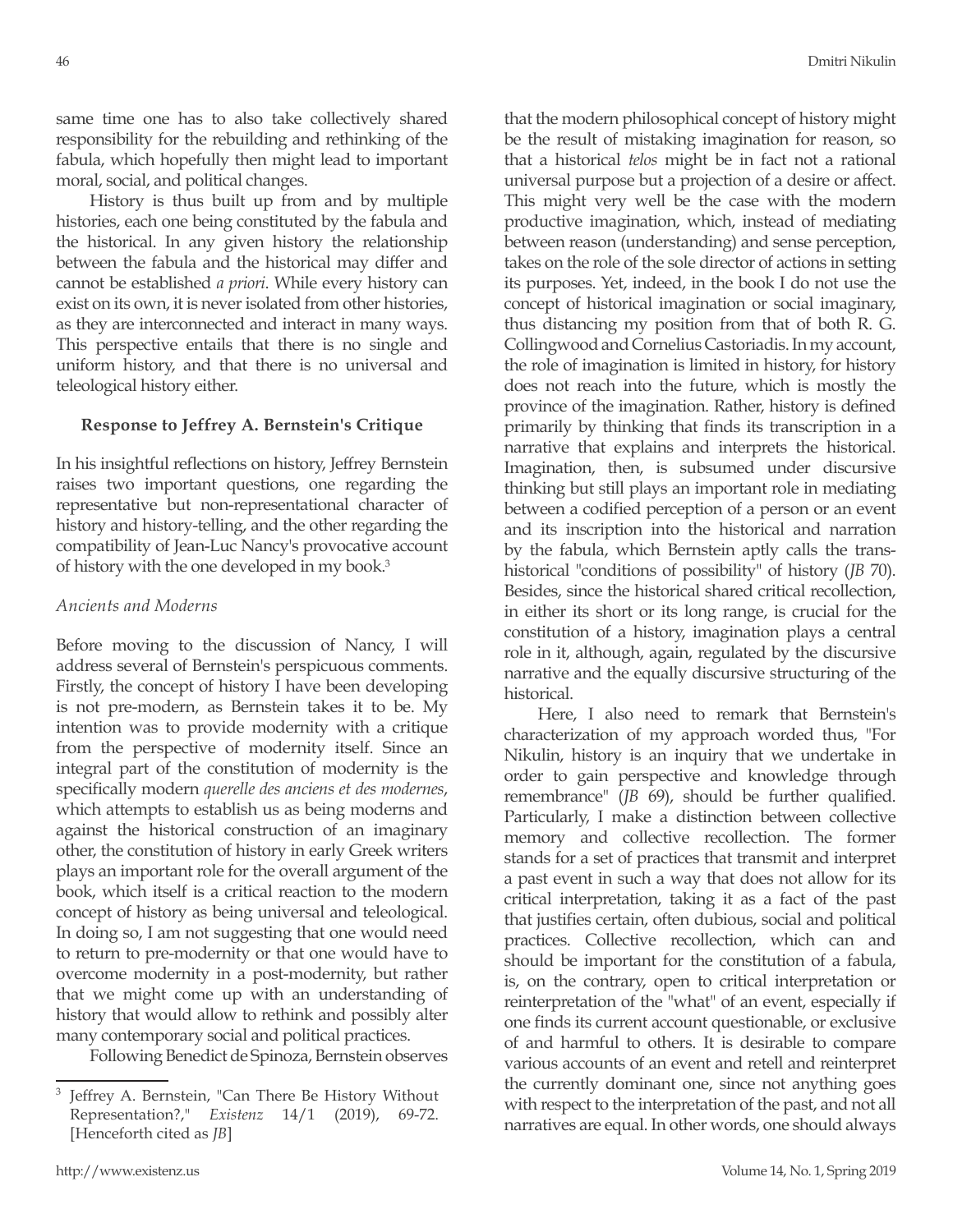be able to re-think and re-tell the past, while keeping the historical.

Bernstein also observes that the account of history developed in the book eliminates final causality, which is indeed the mark of the universal teleological history, in favor of formal causality, which defines the way(s) in which every history is practiced, transmitted, and structured (*JB* 70). Here, I would also add efficient causality to it, since not only do we tell and constitute a history, but a history also keeps defining and constituting humans as historical beings.

## *History as Narrated vs. History as Happening*

The first main question brought up by Bernstein is whether my non-representational account of history that stresses the primacy of names over images is congenial to Nancy's interpretation of history (*JB* 71). In "Finite History," Nancy claims that history has ceased to be the production of the Idea in the Hegelian sense, $4$ which means that history can no longer be thought of as universal and teleological. Human time, therefore, has no direction or meaning (making sense, both of which are implied in the French *sens*). Throughout a series of reflections (which he calls "parentheses," to which one might respond with brackets), Nancy takes history as belonging not to an individual but to community as the mode of common existence or being-in-common (*FH* 156). As such, community is what happens (*FH* 166). This understanding of history is heavily influenced by Martin Heidegger's account of historicity in *Being and Time*, which takes history (*Geschichte*) as happening (*Geschehen*).5 For Nancy, this means that history has already and irretrievably happened (*FH* 151–6). Happening is nothing else than the finitude of Being itself (*FH* 158), and this finitude is history. As happening, history is the history of the event (*Ereignis*, apparently, with reference to the *Beiträge zur Philosophie*, *FH* 164) that has traces in history yet is discursively rationally elusive.

Hence, history is not made by humans in a series of practices, conflicts, achievements, or reflections upon them in past and present. History happens to persons, who then can realize themselves—presumably through its refined philosophical account—as finite historical beings, defined by historicity. Still, even if history for Nancy is the proper mode of common or communalist existence, community as such is not historical, nor does it unfold in history, but history is community, since history is happening (*FH* 154–6). As history, community is not achieved; it happens.

Community is happening by itself as finitude, as the "we" that announces (but does not produce or justify) the historicity of existence. This is history as community, or in Nancy's words, history is "happening as the togetherness of others" (*FH* 158). For Nancy, togetherness is the way of internalizing history as a mode of living through an event, which testifies to the finitude of being itself as the timelessness of time (*FH* 163). Togetherness happens as otherness. History as a communal or communist commonness, then, is togetherness that happens as otherness. But this happening cannot be grasped by a temporal succession or by causality, both of which denote change as a change in a subject or substance and as such belong to nature and not to history (*FH* 158, 161–2).

The otherness, therefore, is that of the "heterogeneity of community," which thus points toward, or hints at, the other itself. Because of the radical character of such heterogeneity, by being a community, humans are not a common being. Due to of the radical heterogeneity of people as community, which is nothing less than the being-other of Being, an origin of history cannot be achieved or be told about (*FH* 163). And where the origin has never been present, there is happening (*FH* 162), which is community, which is history, or whatever is left of it. Without an origin, there is only coming-into-presence in history, which is a constant re-coming without a second coming, and even without a first coming. Nancy's history thus cannot receive a meaning in a communally narrated history and cannot be transferred, because it is a happening without a beginning or an end—perhaps, only for a while, in order to be erased, suspended, forgotten, and enacted again.

History, then, is the shared heterogeneity, the communal missing of, inaccessibility to, or noncoincidence with a given community as possibly defined by a preexisting narrative in history that cannot even be thought to have an origin. Such a history is not a narrative or a statement, but the announcement of a

<sup>4</sup> Jean-Luc Nancy, "Finite History," in *The Birth to Presence*, eds. Werner Hamacher and David E. Wellbery, transl. Brian Holmes and others, Stanford, CA: Stanford University Press 1994, pp. 143-66, here p. 149. [Henceforth cited as *FH*]

<sup>5</sup> Martin Heidegger, *Sein und Zeit*, Tübingen, DE: Max Niemayer Verlag 2006, §74.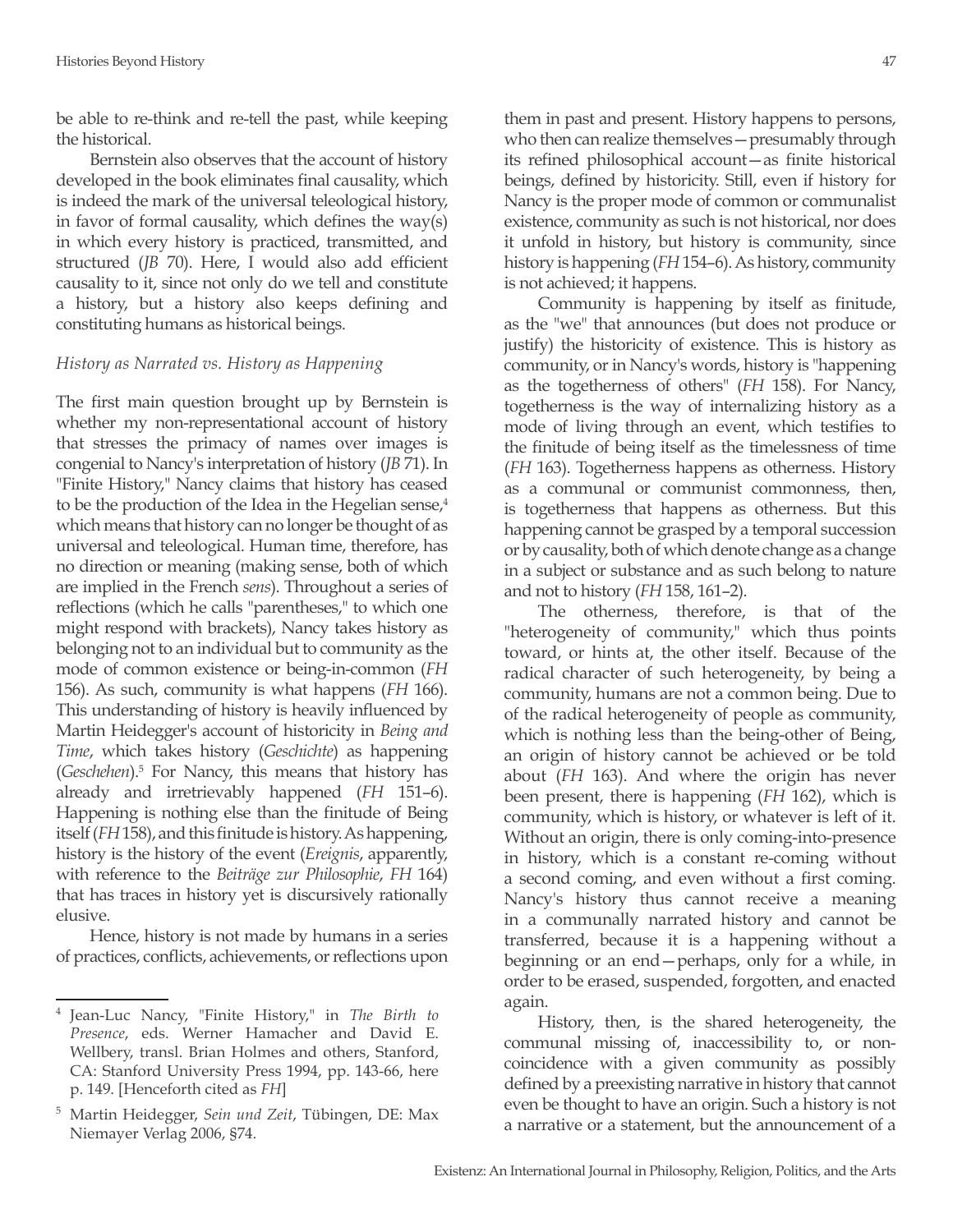community that happens in and as history (*FH* 164). And yet, strangely enough, Nancy offers just such a narrative, even if it constantly tries to cancel out or suspend itself.

But in the happening of history nothing really happens, nothing takes place, and hence, there is no space for place but only "the spacing of a place as such" (*FH* 162). Time with its possible glimpse into being has abandoned history. History thus comes to an end without having begun, defined by a peculiar kind of temporality that has been suspended by being "spaced," which differs from temporality as succession, which belongs only to nature, and which is thus placed outside history (*FH* 150).

Nancy dubs history as happening in and as "finite history" of a community whereby finitude and history are the same. In history, "finite" is opposite to "finished" (*FH* 157). This means that history does not present anything as an accomplishment—but rather presents "the nonessence of existence" (*FH* 159). Yet, here my understanding of being radically differs from that of Nancy, for whom the finitude of being means that it is not a substance of a subject but that it "is being offered in existence and to existence" (*FH* 158), which clearly reproduces Heidegger's understanding of finitude as "our fundamental way of being."<sup>6</sup> Nancy's history has no origin but points to time as non-original or without an origin, which does not move or come to a stop and in which there is only finite existence without essence. Such is the historical being of Nancy's disparate communal "we" who have nothing to say to each other, silently and in awe experiencing an unexplainable suspension or "spacing of time, the opening up of the possibility of saying 'we' and...announcing by this 'we' the historicity of existence" (*FH* 163–4).

In other words, history is that which presents being as existence without a "what." Traditionally, it is God who is existence, which is his essence, or is the existence without essence, since there is nothing apart and beyond it. In Nancy's reading, or rather writing, the finitude of history denies any sense, any direction or accomplishment to history, but gives history back to us as community. In living out one's finitude as togetherness, we become a communal god with a finite historical presence but without a "what" or an essence

<sup>6</sup> Martin Heidegger, *The Fundamental Concepts of Metaphysics: World, Finitude, Solitude*, transl. William McNeill and Nicholas Walker, Bloomington, IN: Indiana University Press 1995, §2, p. 6.

beyond happening that happens to us. Thus, trying to get rid of universal history, Nancy brings history back as universally, that is, non-historically, giving place for an inessential being that can never obtain an essence and that is placed in an inevitable communality and insuperable finitude, where the historicity of nonmoving time becomes human destiny beyond any sense.

In my interpretation, however, community is a commonality constituted and shared by all who participate in a history as history-tellers in an attempt to overcome non-being within historical being, which is being present in a history to the extent of it being kept and told in it. Yet, contra Nancy, as I explain anon in the response to Garner, I take being as non-historical. Hence, Nancy's attempt to keep being as historically "offered" in existence, even if not to me individually but to me as a member of a historical community in a "historical communism," is beside the point. Most importantly, a single community that would have a single history is non-sensical for me, since I argued for the existence of multiple communities and many histories that we—each of us—inhabit simultaneously and that we share with others, although never the same "what" at the same time.

Thus, for Nancy we now live in posthistorical history, which stands for the exhaustion of history in its traditional universal and historiographic form. The time of human beings is no longer that of history but of time suspended in its temporal duration and hence not moving. History only happens, although one does not know why and how it comes about, as history is beyond cognition and knowledge—it is only a declaration for Nancy. Not moving anymore, for him, history should be understood as "enspaced" within the text about history itself being written as the testimony to such a history (*FH* 149–50).

Nancy is thus mainly concerned not with a historical narrative but with the historicity of the community of a "we," which apparently is itself not a historical process but an announcement of time itself in the suspension of the duration in a standing or paralyzed mode, where the pure existence of historicity is made transparent by being itself. Such a history is performing or happening without a script and never looks at the past as the scripted layers of the previous actors, which, unlike living beings do not and cannot occur again. In Nancy's account, history is not of the present, which is elusive to any effort of presenting or thematizing the happening of history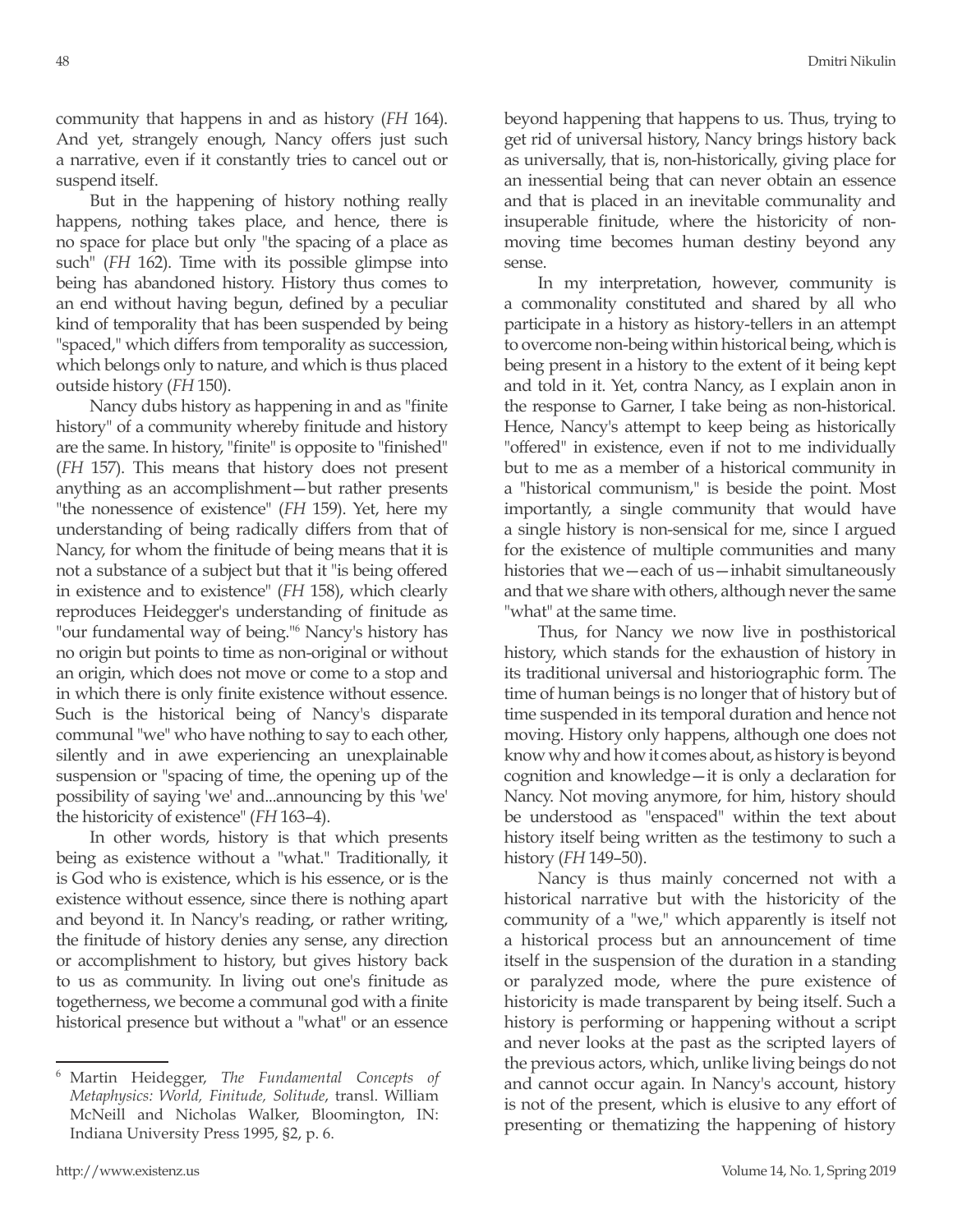as finite (*FH* 165). History, then, is "the presentation of existence as it is," of current communities against previous ones in the announcement of futurity, which means that the present community stems always from the future (*FH* 159–60, 163–4). And although the future cannot be known, it does not present a problem for Nancy, for whom history is not the domain of knowledge or of a truth of correspondence or of coincidence with the past and perhaps a noncoincidence with the present. Future for him stands, or gets stood by history, for a pure difference in which time differs from itself beyond a discursive grasp, account, or narrative of such difference, which only announces humans as untimely yet "spaced" within the community of history (*FH* 160).

Thus, there is no other truth to history beyond this announcement of the future, which announces a current happenstance without a "what" that could be defined, known, or narrated. In this respect, my understanding of history differs strongly from Nancy's Heideggerian version of it in that, as I have argued, future is the province of the utopian historical imagination, which is not part of history although it may still play an important political and social role in opening up unanticipated modes of action. Most importantly, in my understanding the truth of history is possible, although not as apodictic or demonstrative but as a responsible truth-telling that bears on and responds to the past in an effort to narrate being not qua being but as historical being or being-historical (*CH* 37–9). The historical truth of the truth-telling is neither an existentialist truth about our finite being without an essence, nor an offering of being itself to us, whether individual or communal, regardless whether it is expressible or lying at the limit of language.

But although for Nancy history cannot be narrated, it cannot become a narrative or a statement, it is still being offered as being written, as the announcement of a community in the otherness of its existence beyond and apart from a historically accountable essence (*FH* 164). Such writing, then, is not a deliberate and careful story-telling but a spontaneous and unreflected *écriture automatique* that writes itself in and through Nancy, who, thus, modestly assumes the role of the prophet or a herald of history as happening *in medias res*, without a beginning or an end. In doing so, Nancy assumes the role of the Hegelian Spirit that has become forever finite. Since writing is spacing of history in Nancy's writing, so he writes history all over again without leaving one a chance to correct it without becoming an actor of the

past. For historical beings there is no way out of history, so Nancy's version of it is a peculiar version of modern historicism that wants to cancel itself out by suspending itself as coming to an end without an end, as coming without coming. Writing history as happening is thus not a history but a historicist account. For me, on the contrary, since a history is determined by its fabula, it should be narrated, not only in writing but even more so in live communication amongst the ones who are not classified as being a community, since the living ones share some histories but do not coincide in others.

## *The End of History?*

Nancy's written announcement oftentimes is rhetorical, depending on an only tangentially mentioned etymology, which supposedly points in the direction of the meaning of history, but he does this by deliberately withdrawing from a systematic argumentation that is meant to be in the traditional sequential order of things that objectify our finite historical being as intimated by Being itself. Of such nature is history as happening, or *Geschichte* as *Geschehen*. History, then, is meant to be suspended or is a suspense in that it no longer moves toward a realization of the Idea, remaining without a beginning or an end—an understanding that is inspired by the Greek *epoch* (*FH* 144, 150). And yet, *ἐποχή* is more than a pause, cessation, or the Stoic suspension of judgments: it is also draws on its proximity and derivation from the verb *ἐποχέομαι*, (*epochéomai*) that signifies to be carried upon, ride on, or float upon. Consequently, one could also come up with another etymologically driven story about history for example—as hovering over communal practices in which a community rides shared yet unfulfilled expectations.

Since the grand narrative of history not only is impossible but also makes no sense—as there is no directional sense of and to history—history should be characterized as being the "end of narrative" (*FH* 145). In my view, if it is a grand narrative of building history as universal, then this claim can be accepted. Yet for Nancy history excludes any commonly shared narrative, for history, for him, is not about narration at all but about a communal living through the traumatic (or perhaps, annoying) experience of the end of any history as moving temporality. History, therefore, is meaningless: it has come to an end that is not an end to any historical expectation. There is nothing but historicity in and to history, whereby historicity means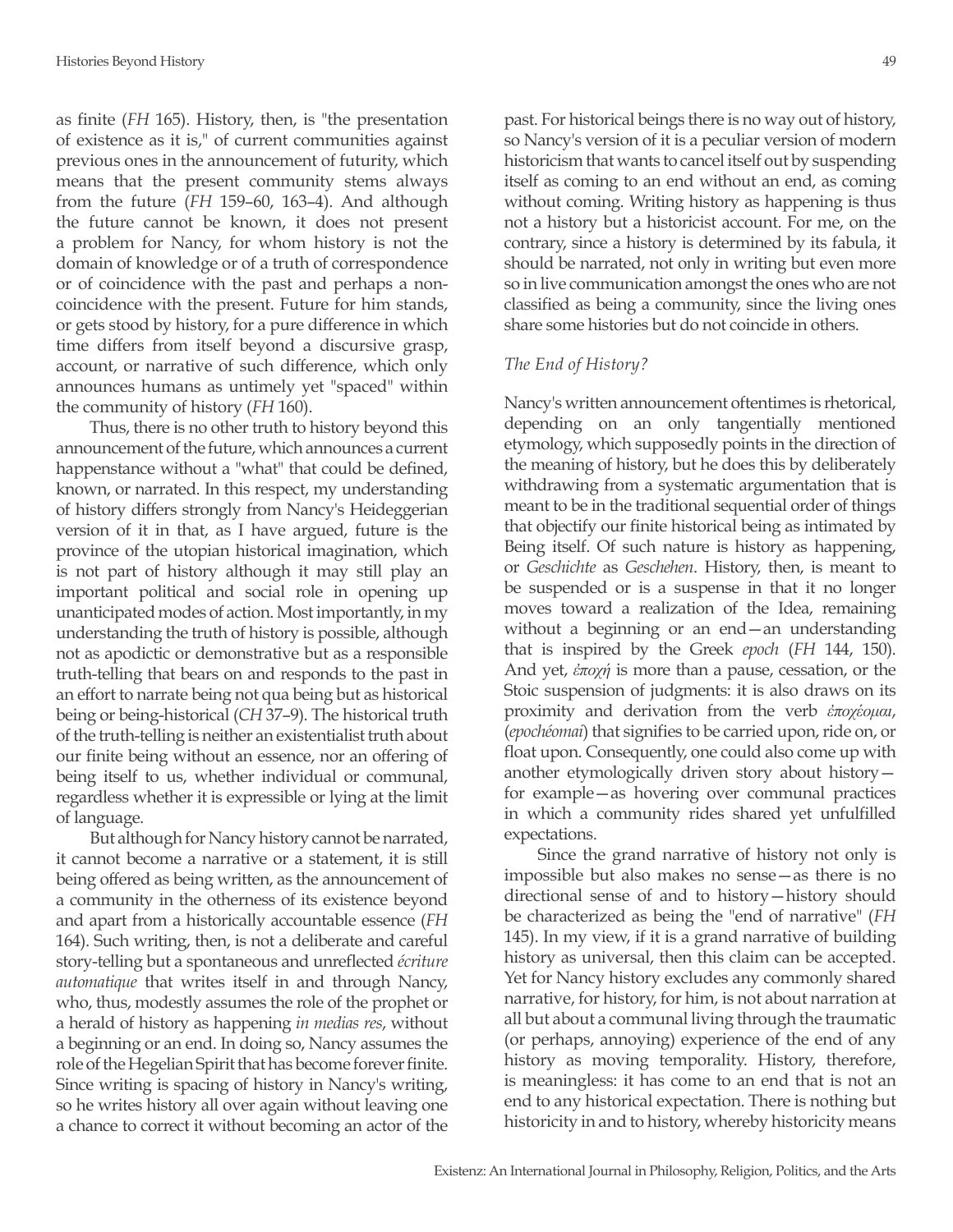not a narrative but a performance. However if this is the case, Nancy's attempt to narrate a history as posthistory is performatively contradictory, so he would rather need to perform his understanding of history. Besides, his account of history amounts to saying that only those who live in the wake of modernity have history as community and togetherness, while nobody else had it before, or that there was no history before it eliminated itself in sheer performance.

Performance, however, is not performed by humans as historical actors with a preestablished purpose—it just happens, unwillingly and often unwittingly. But if there is no end to performance, which is not a drama but a happening, there can be no beginning of history either—only a self-supported and self-propelled act of happening that suspends duration and thus is rather here as being emplaced.

Ágnes Heller has argued that a determining *topos* of modernity by which it presents itself to itself is "the end of X," where X can be anything: history, art, narrative, subject, politics, and so on.<sup>7</sup> For modernity understands itself as being final without an end, seriously taking itself to surpass and fulfill the expectations of any other histories or epochs that thus are being turned into stepping-stones toward the summit of modernity. With modernity, history achieves its completion as being meaningless and boring, as having no other direction or time ahead of it, and thus only faces (and produces) nothing (*FH* 162). Nothing is the feature of history in modernity, where and when everything stops. Time has stopped and does not flow or move anymore. It has become a kind of space or spaced. Modernity, which comes to see itself as the end (as the purpose) of everything before it, comes to an end, after which there is nothing, as there is nothing that has not been fulfilled yet. Modern history empties itself and becomes nothing. It has moved and is now—and perhaps forever—immobile in its perennial suspension of the modern. For Nancy, happening is the finitude of Being itself (*FH* 158). This finitude is history. Happening is that where the origin has never been present (*FH* 162).

#### *Natural History*

Whereas history for Nancy belongs to community and is the community as happening, which in the last instance is offered by a mysterious act of Being itself that suspends itself in an unoriginal non-temporal way and only thus allows us to be historical, nature is excluded from history. Our present time is nonhistorical in that it does not disclose any Idea of history in the Hegelian sense—it is finitely historical. Yet nature is not even historical in this sense. The current history of a community who can even narrate and question it, is that of the suspended or spaced temporality of the bored and boring modern bourgeois life that does not and cannot know anything about other historical possibilities and temporalities.

Nature is therefore placed or, in Nancy's term, "spaced" distinctly outside of history (*FH* 144–6), and thus outside of a historical event or happening. The exclusion and othering of nature is something peculiarly modern. The ancient Greek polis is opposed to nature and yet is also inscribed into it, for political life always depends on natural occurrences, which often decide, apart from the intentions of the citizens of a *polis*, the outcomes of a planned event. Nature as *physis* has its own way of appearance, which presents the nature's immanent yet hidden *logos*, which is opposed to the law (*nomos*) that is intentionally established by a given community. Nature, then, is often included as an adversary, yet it is still an efficient agent in the political life of a community. Nature is thus part of history, which is why the early Greek histories all include accounts of natural events and surroundings, into which every history with its myths and narratives is concretely inscribed.

Nancy is right in claiming that nature is historically excluded from history. And yet, this should not be the case. The exclusion of nature from history comes as a result of intellectual progression in science and philosophy heralding opposition of nature to reason (in René Descartes), nature to freedom (in Immanuel Kant), nature to history (in G. W. F. Hegel), nature to culture (which resulted in the Romantics' attempt to dissolve nature in culture), and, in Nancy, of freedom to history, none of which contains any traces of nature (*FH* 157). However, by postulating human beings as belonging to finite history, in which common or communal finitude is being realized as historicity, Nancy excludes any possibility of considering nature as being part of common historical action. Such an exclusion of nature is deeply problematic, given the challenges humankind currently faces due to the ecological crisis and climate change, as well as those challenges that come from the genetic rebuilding of humans. It is paramount that we

<sup>7</sup> Ágnes Heller, *Von der Utopie zur Dystopie: Was können wir uns wünschen?*, Wien, AT and Hamburg, DE: Edition Konturen 2016, p. 60.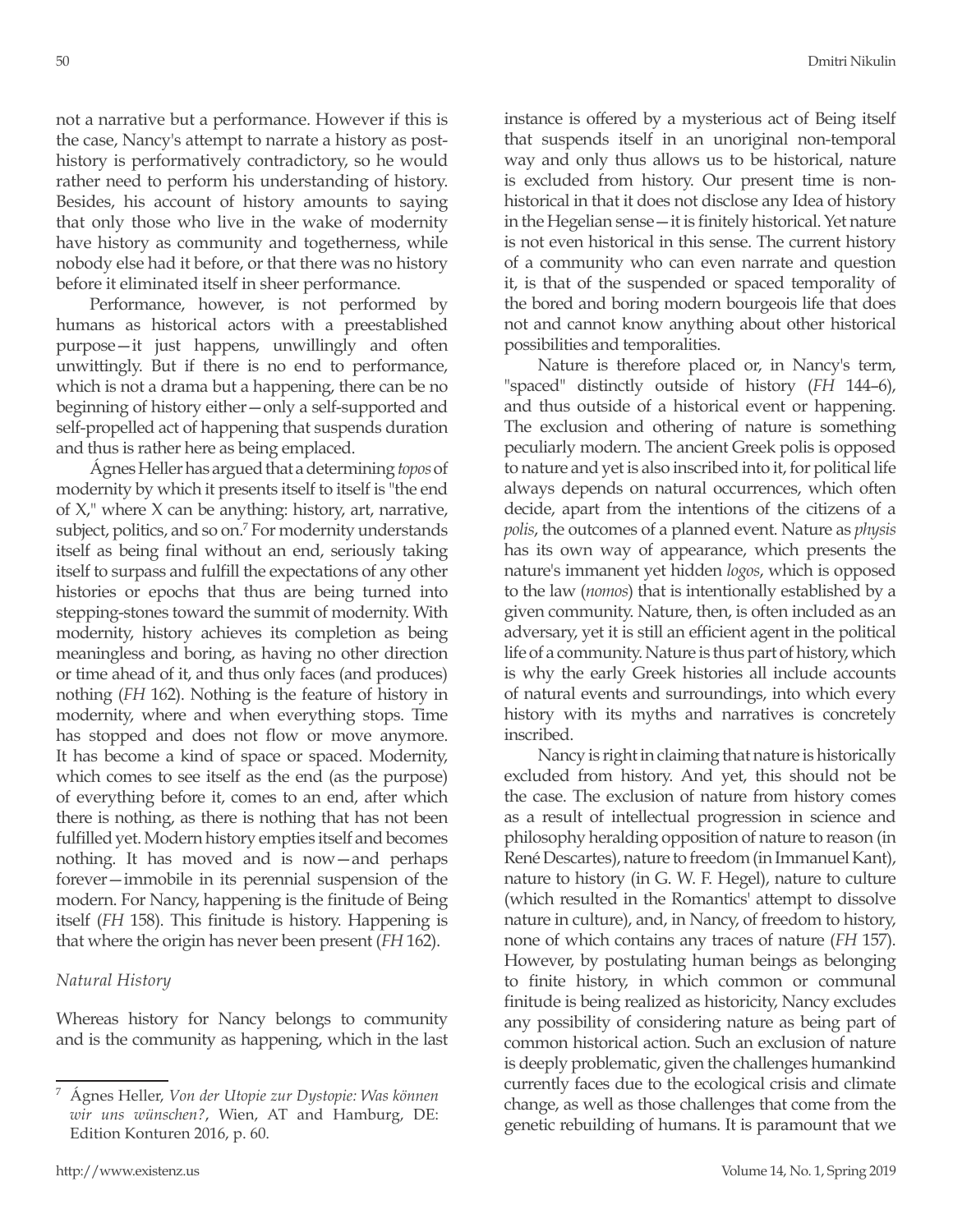bring nature back into conceptual frameworks that allow recognizing it as an agent in our political, social, and economic life.

A major problem here is that we do not know anymore what nature is and what language we should use in talking about and to it. Modern developed societies do not have a satisfactory vocabulary to build a philosophy of nature, as nature is still being referred to under the Judeo-Christian imperative in terms of taking possession of the earth and subduing it, and the Cartesian imperative as a physical extended *res cogitans*  devoid of any traces of subjectivity and historicity, thereby justifying the depletion of natural resources to feed a never satisfiable hunger for power and wealth.

Nature needs to be regarded as having its own history, natural history. This is a specific kind of history, which was known and practiced not only by Hecataeus of Miletus and Hellanicus of Lesbos but also by Pliny the Elder and well into early modernity as antiquarian history. Unlike humans as tellers and recorders of a history, nature is not reflective of and not responsible for its actions and does not tell or write them, even if it stores traces of them within itself. Nature's acts are thus not actions but occurrences. Who, then, can tell and write natural history? The modern scientist is decisively not a natural historian. It is all of humans as historical and political beings who share not only histories but also nature in common and who should be enabled to resume telling and practicing natural history, and thus bringing nature back to history through a renewed and reinterpreted history.

#### *Non-Representational History*

In response to Bernstein's second question as to whether history is a "site of representative activity," I say that history is indeed a representative activity of the past events for the sake of the present, although it is not—but can be—a representational activity. In my conception of history, it is not an image but the name that is the "gravitational center," as Bernstein puts it (*JB* 70), or perhaps a point of history's condensation. History is a commonly shared and communal enterprise. In history, everyone carries on doing a history with others, for others, and of others, rather than making a history. Through a common effort of retelling, reinterpreting, and transmitting a history, it becomes our own but it is not internalized as one's defining existential moment, as it is in Nancy, for whom history is non-representable (*FH* 161), although it is still written all over again in

a non-ending writing without an end that it cannot have any longer. My understanding of history's nonrepresentability is very different from that by Nancy, since I take it that history can be not only of people as a spaced and written community but also of things and events, and it can also be of nature. Every person, thing, or event can be represented in an image, and is also presented in a history primarily through the name. An anonymous image is free-floating, homeless, and abandoned by history: it belongs nowhere and everywhere at the same time. An image needs to find its name and a narrative, and only thus can it be included into a history. Of course, names and images are not mutually exclusive but can and should be tied together in a history. An imageless name can be lost, but, as a lost person in a big city overabundant with fabulae and stories, it can find its way home to its history, helped and supported by the communal effort of doing history by telling history, and not by a personal existential effort. Historical being is being in a history as being recollected and being told about. Keeping and giving an account of a name by putting it within the historical and accounting for it through a fabula is thus crucial for a history. Anonymity is the historical non-being, which, however, can be reversed by our effort of finding someone the proper name in a history.

My concept of history is thus iconoclastic, because a name can find its way into a history through a fabula and thus find its place as being etched into the historical. However, an anonymous image cannot be recognized and distinguished, and thus, remaining without a name, it remains ahistorical. The historical imperative thus demands the preservation of the name, which secures one's being in and for a history. By keeping names in a history the historical becomes a moral imperative. Preserving a name is especially important in cases of enormous traumatic events through attempting to narrate what can hardly be narrated, and thus they need to be told and thought by being constantly retold and rethought. Despite the pervasiveness of historicism, our time is hostile to history, which it wants to bring to a closure, saturated and overabundant in images that dominate the social and political interactions but mostly remain free-floating, without being attached to a specific meaningful historical fabula or narrative.

#### **Response to John V. Garner's Critique**

Presenting an insightful discussion of history, John Garner raises three important questions regarding the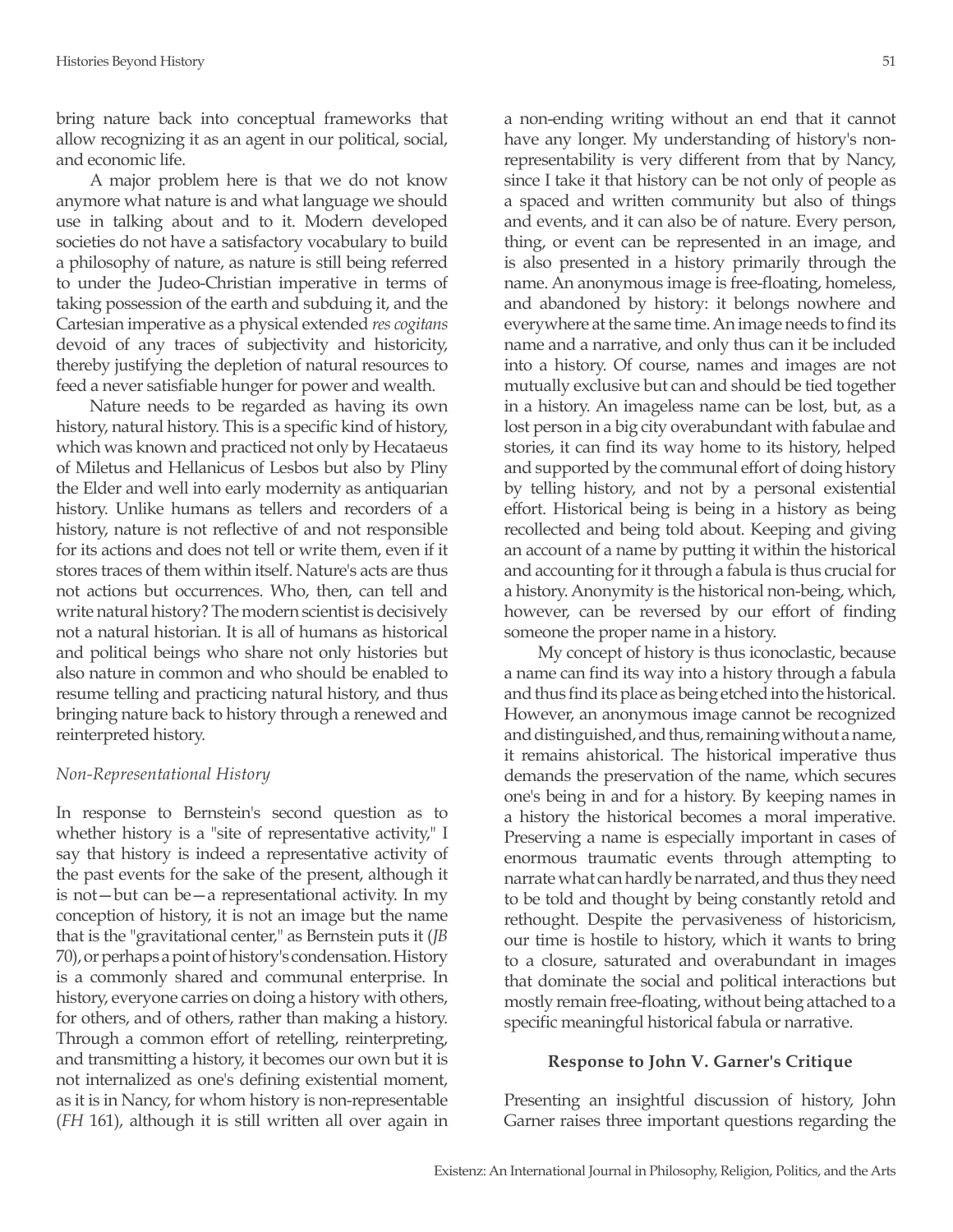main theses of the book and the constitution of history in general: about the relation between the historical and the ahistorical; about the role of forgetting in history; and about the possibility of a radical novelty.

#### *Historical and Ahistorical*

Throughout the book I have attempted to show that history is primarily concerned with historical being, which is the being in a history as being told about in a fabula while being kept within the historical.<sup>8</sup> Historical non-being, then, is a non-intentional disappearance or sometimes an intentional withdrawal from a history in the historical.

Thus, the historical being in Garner's example of Callicles (*JG* 79) is being remembered and told about in a history, which means that Callicles does exist to the extent of being rediscovered in an archive. I need to observe here that by "the historical" I do not mean an archive, as Garner assumes it in this example, but a structured account of people, names, things, and events, which is paradigmatically represented by a list which can also have many different forms, of which an archive is just one amongst many other such forms.

However, we need to distinguish between historical being and being qua being (*ὂν ἧ ὄν*), as well as between historical non-being and non-being (*μὴ ὄν*) as such, which is a subject of ontology, rather than one of history. Being is not the subject of and to history but rather of thought, and although being can be thought about in a history, it is itself not historical. And nonbeing can be considered either as privation—or as non-being that is ontologically productive of being, if and when being makes itself transparent vis-à-vis nonbeing, which then is ontologically primary to being.

Moreover, if being is not historical, even if a history may depend on a specific understanding of being, being may not be thought of in the same way the historical is thought of, that is, in a non-discursive way. In this sense, being is the subject not to memory or recollection, which are built in accordance with a certain procedure, but to oblivion. Being needs no memory and thus no history. This is the importance of forgetting, which liberates us from the necessity of being only and exclusively historical—which we nevertheless still always are. However, non-being, in its utter negativity, is not even the subject to forgetfulness, but rather of non-knowledge, since it cannot be known in any way, while still being productive of the constitution of being. In other words, contra Heidegger's yearning for the historically forgotten being, I argue being is better forgotten, and non-being is better to be not known and not acted upon.

Therefore, my account of being, contra to the one of Meillassoux that is brought up by Garner (*JG* 79), is not correlationist. If I am not mistaken, correlationism is a version of Neo-Kantianism (for example, in Ernst Cassirer) that suggests that only a relation, and not a substance of being, can be thought of and is primary for the constitution of cognitive and social activity. Yet, in my account, which goes beyond the discussion of history, being can be thought of, even if solely negatively and non-discursively. By "non-discursively" I mean an act of thought that is not structured according to the Cartesian procedural method of providing detailed accounts and enumerations of the movement of thought when it attempts to justify a particular truth about a property of a thing or a predicate in a subject.

One might make a further distinction here, which I do not make in the book: between the ahistorical and the non-historical. Ahistorical is that which does not properly belong to the constitution of a history but can be expressed in it and may affect its fabula or narrative. Such are, for example, mathematical and logical truths, which would also include the historical invariants discussed in the book. The ahistorical can be expressed historically in any specific history, for instance in a slightly different way by Garner's historian Eve (*JG* 80), depending on the kinds of narrative genres and the structures of the lists accepted in a history. A history can have ahistorical sources and inspirations, but itself always remains historical in the way it tells about and structures things past. There might be a specific history that first expresses a particular kind of ahistorical (for example, the Pythagorean theorem in ancient Greek mathematics) or there can be several such histories that can do it independently, diachronically, or synchronically. Yet, histories are not mutually sealed off, as Oswald Spengler takes them to be, and thus an ahistorical can be passed on across different histories or rediscovered independently.

But the non-historical would be reserved to ontology only, to the understanding of being and non-being, which, however, can be equally expressed in any history and shared with any other one, even if negatively so. A problem with the non-historical is that

John V. Garner, "Creativity and Historical Non-Being in Nikulin's *The Concept of History*," *Existenz* 14/1 (2019), 78-83. [Henceforth cited as *JG*]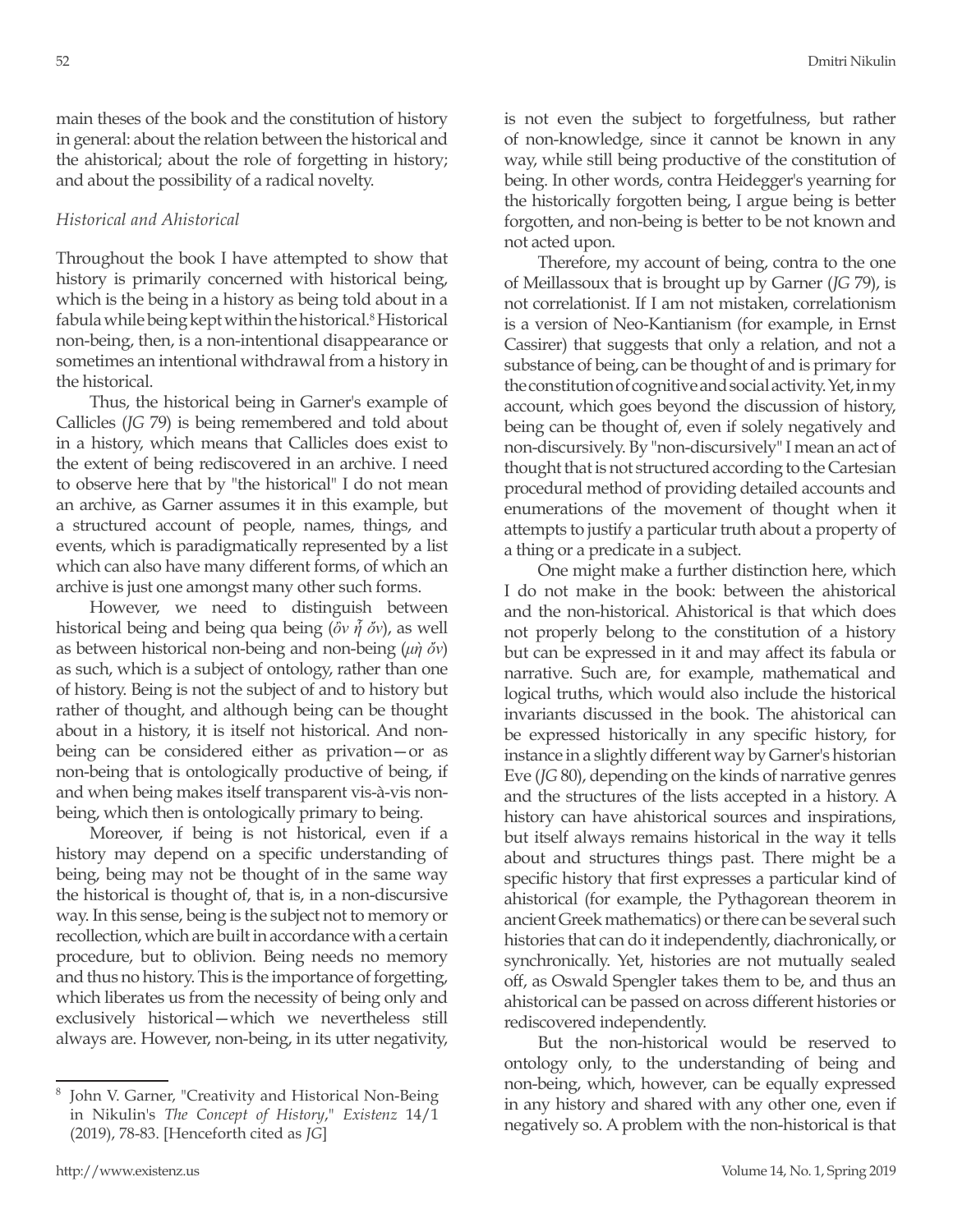it comes at the limits of thinking, speaking, and writing, so every history needs to invent its own ways to face and cope with the non-historical. The non-historical resists being written but can be practiced in a lived and shared exchange with others. This means that the nonhistorical is difficult to achieve in a history and it might not be preserved or accounted for in its "what," given the non-discursivity of the understanding of being and of utter negativity in approaching non-being, but at least in its facticity, of its being possibly accessible to us, which might be different in different histories.

#### *Oblivion in History*

In his second question with regard to the role of oblivion in history, Garner suggests that there seems to be a contradiction between what I call the "historical imperative" of preserving a name of a person, thing, or event within a history—and the possibility and even necessity of forgetting it. Beyond the obvious benefit of forgetting as a remedy against hypermnesia, or remembering too much (for instance, in contemporary social media) and hence being unable to remember anything, oblivion is also further important in two ways. One is that oblivion takes a community to the non-historical of being within and beyond a history, which the non-historical still can affect by shaping its fabula. The other reason why forgetting can be beneficial and important for history is that a history, especially in its fabula or the narrative of past events, is often based on a shared trauma, preserved in the shared memory and told by the history's fabula. The historical imperative urges one to uphold the names of those who were involved in a traumatic event. Forgetting in this case means letting go of the actual pain of the trauma while keeping the event in its specificity and facticity in a history, of which it might be formative and central. Therefore, contrary to Garner's suggestion that the art of forgetting might contain an "organic-sacrificial element" (*JG* 81), I intend to say that the intentional forgetting works toward maintaining the historical being of others.

History always struggles with and opposes the non-intentional forgetting. One kind of the intentional forgetting can be practiced as a *damnatio memoriae*, which means to exclude a person or an event from a history. As such, it goes against the historical imperative and should be opposed. But the other kind of intentional forgetting can also mean a self-suspension within a history that is pointing toward the non-historical, which does not properly belong to a history, since the non-historical is non-temporal, whereas history primarily moves within a temporality. This type of intentional forgetting can be defined and negotiated very differently in different histories, and even if perhaps never fully achievable, it is a way of practicing non-temporality while still and always being in a history.

#### *Radical Novelty*

The problem of whether radical novelty in history is possible is important but it is not really a historical problem. Besides, the problem of the possibility of the new in knowledge is broader than that of the new in history, for, in my account, a history is constituted by a fabula that relies on a specific kind of narrative. The problem of the novelty in knowledge would have gone beyond the scope of the book, but it might be noted that it was already addressed in the Socratic paradox of knowledge in the *Meno*: If we are looking for something novel that we do not know, how do we know that we have found it once we have found it? A possible answer to the paradox is that, without realizing it, what had been sought, was already known, and so no novelty is indeed possible. This means that in order to know the novel, one already somehow needs to know it—at least, implicitly, for example, in a practice on which one did not yet have a chance to reflect upon. In other words, the novel should make sense and we should be able to detect and recognize it when we come across it and start wondering what it is and how it can be. Therefore, the radical novelty cannot be thought before it has been already thought. But the novel cannot be imagined by the productive imagination either, which only mediates between the sensible multiplicity and the unity of thought.<sup>9</sup> The *ex nihilo* creation of the novel is only possible for an imaginary infinite productive divine imagination, which, however, goes beyond the scope of the study of history.

The fate of a true innovator is exemplified by Cassandra: nobody listens to her and understands her—perhaps, she does not even understand herself, if understanding means a shared experience. The predicament of a radical novelty is that it cannot be noticed, recognized, or understood, because everything

Dmitri Nikulin, "What is Productive Imagination?" in *Productive Imagination: Its History, Meaning and Significance*, eds. Saulius Geniusas and Dmitri Nikulin, London: Rowman & Littlefield International 2018, pp. 1–28.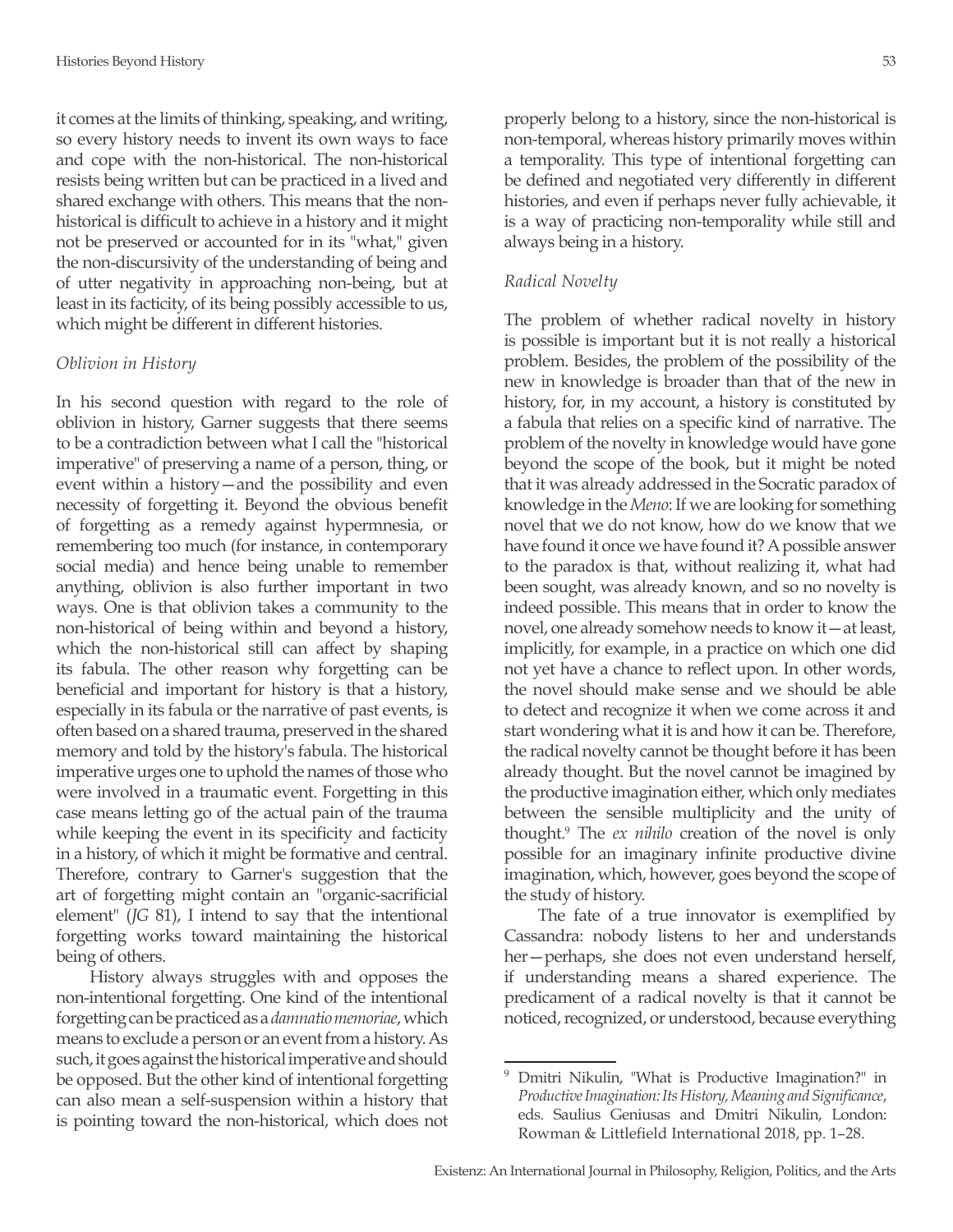we understand and say, including the novel, can only be realized, understood, and expressed within existing theoretical explicit and implicit frameworks and common practices—that is, when one is ready to understand and formulate it.

Since the radically novel is non-historical, it can hardly be accommodated within a history. However, once the ahistorical novelty is discovered and detected within a new theoretical and practical framework, it can find its way into a history and even reshape it, as early modern science did in changing many modern histories. But the historical novelty has to do specifically with a new kind of narrative that can be adopted. If the human narrative capacity is limited to a finite established set of narratives, then, perhaps, as Hayden White suggested, we might only draw on those that come from the literary and dramatic tradition. Yet, I take the repertoire from which we can draw our historical narratives to be much larger than the narrowly described traditional literary genres. The fabula of a history does follow a certain narrative or a number of them, and so to think and enact something new in history, to identify novel previously unexplored possibilities means also thereby rethinking and reinterpreting the way(s) in which we have been telling a history and organizing, preserving, and transmitting the historical. Rather than being trapped within the inherited thinking in a history, the rethinking of the historical narrative can be a novel and original act of its reinterpretation that eventually might also lead to important social and political changes.

The problem of the possibility of radical novelty has been brought up in a dialogue on history and the social imaginary between Castoriadis and Paul Ricœur, where Ricœur defends the position that everything novel is already inscribed into the existing hermeneutic contexts, whereas Castoriadis stresses the possibility of radical novelty.10 Castoriadis finds this novelty in the ancient Greek invention of philosophy and of the polis with its political life, but he fails to recognize a rather obvious objection that these innovations have been prepared by the entire complex development of Greek culture, by its histories and the ways they have been told and interpreted as based on the tradition of the catalogue poetry in early historians. Trying to side with antiquity, Castoriadis unwittingly sides with

Byzantium's *creatio ex nihilo* tradition, which classical antiquity did not know and could not understand.

History is an account, transmission and interpretation of the past for the sake of the present, possibly with an anticipation of the future. But the past is always incomplete, and hence history is also ever unfinished and never exhaustible, both in its historical and the fabula. This means that every interpretation of the past is always a reinterpretation, because it faces an incomplete and unfinalizable past that is brought by a history into always changing and different social, political, and narrative circumstances. In my understanding of history, we can invent a new genre that might result in a new history, but then this genre will be inscribed in the already existing narrative possibilities. This means that history cannot accommodate the creatio ex nihilo or a Kierkegaardian leap toward the novel as the radical negativity. Every creation of the new in history is a novel and original reinterpretation, a way of telling and transmitting a history, which is not always better than a previous one. Freedom in history is the freedom to create a new history by providing new ways and means of thinking and telling the past. No wonder that social, scientific, and aesthetic revolutions are accompanied by the proliferation of original forms of artistic, and especially poetic and literary, expressions. However, the eruption of the new becomes only possible because it has been already contained within the possibilities of thought and language, which have then been translated into action and thought that thus finally become recognized and instituted in a history.

#### **Response to Adam J. Graves' Critique**

In his thoughtful and elaborate remarks Adam Graves provides a criticism of the main theoretical presuppositions of *The Concept of History*, which he does from the perspective of a hermeneutical understanding of history.<sup>11</sup>

According to Graves' reconstruction, the theoretical framework of my book reflects Heinrich Rickert's Neo-Kantian distinction between *Naturwissenschaften*  (natural sciences) and *Geisteswissenschaften* (social

<sup>10</sup> Suzi Adams, ed., *Ricœur and Castoriadis in Discussion: On Human Creation, Historical Novelty, and the Social Imaginary*, London, UK: Rowman & Littlefield International, 2017.

*I*

<sup>&</sup>lt;sup>11</sup> Adam J. Graves, "Hermeneutics, Historicism, and *The Concept of History*," *Existenz* 14/1 (2019), 84-89. [Henceforth cited as *AG*]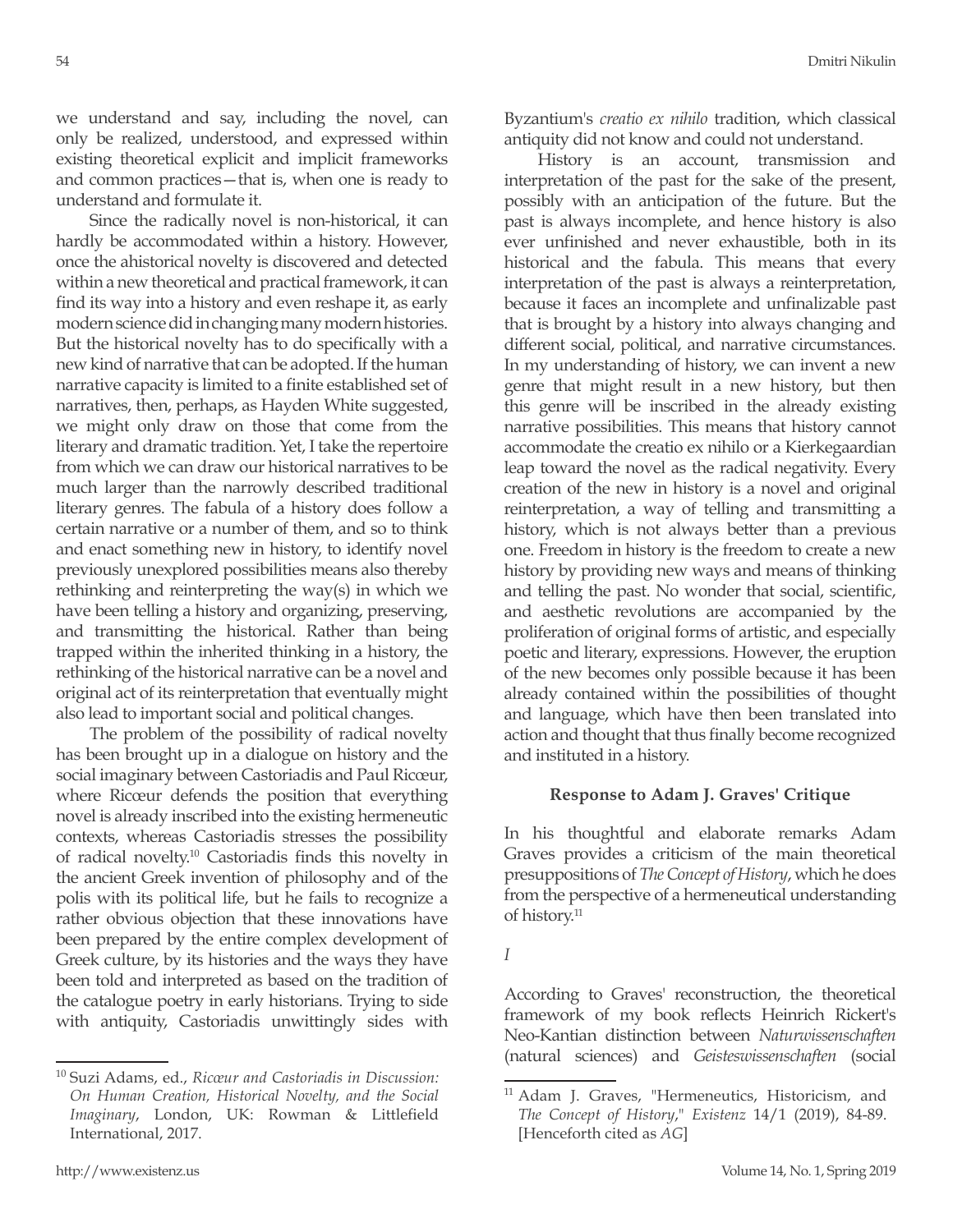sciences) as different in their very method and objects. The distinction between the fabula and the historical, then, appears dualistic and reproduces the distinction between the theoretical schema and the content that is primarily used in natural sciences, which, therefore, turns historical knowledge into an empirical scientific knowledge (*AG* 88).

I think, however, that this is a misreading and mischaracterization of my position, although a venerable hermeneutic intention might be to understand the author better than the author understands himself. The very opposition between natural and socio-historical sciences is highly problematic, for it appears and functions within a specific understanding of natural sciences as meant to organize the data of perception according to the *a priori* forms of understanding, perhaps mediated by imagination. This kind of opposition appeared as a result of a Kantian understanding of reality as purely phenomenal and as such opposed to the moral reality. Such a distinction did not leave space for the phenomena that pertained to history or to culture broadly speaking, which then led the Neo-Kantians to attempt to carve a special realm for social sciences (or the "sciences of the spirit") with their apparently specific objects and methods. I do not follow this line of thought: I do not argue that there is a special object of history that can be known in the same way as a scientific object, as Graves claims. To be more precise, I do not take an object of the past to have properties that can be subject to strictly formulable laws with clearly outlined properties and predictable behavior in the future. This is precisely the kind of universal historical knowledge that I intend to oppose.

Besides, as I repeatedly stressed in the book, my main interest in history is not epistemological—but ontological. My main question is not, "what can we know from and about the past?" but rather, "how can we be in history as historical beings?" Hence, I attempted to develop a historical ontology whose relation to ontology of non-historical being is also explained in my above response to Garner.

In my interpretation there is no specifically historical knowledge, or a mode of cognition that belongs exclusively to history, which would be then different from other kinds of knowledge, as both Rickert and the hermeneutic thinkers assume, although in different ways. Our knowledge of the past is concomitant with the keeping, reproducing, and retelling of the past within the historical, which is simultaneously concisely formulated in—a nonscientific but narrative—fabula. I do indeed explicitly argue against both, historical positivism (attempting to establish how the past really was, as for example in Leopold von Ranke) and history as the knowledge of the mind of a historical actor (of the cognition based on imagining both the circumstances of the past and oneself in place of the historical actor, as for example in Collingwood).

*II*

As for the imputed dualism of the distinction between the fabula and the historical that seems to reproduce the difference between theory and data used in natural sciences, the distinction is not that of form versus content, for (i) a fabula in principle can exist with an as yet empty set of the historical (with no entries on a particular list, which we might hope to come up with only later), or for (ii) the historical can in principle exist without a fabula or an interpretative narrative, or for (iii) the historical itself is not a set of raw data that might be taken as the material component of history, since any list has already been ordered and arranged by a particular logos. And in response to the doubt expressed as to whether actions and events can be included into the historical (*AG* 85)—yes, an event can be an element of the historical (for example, all the games in a World Cup) as interpreted by a fabula.

## *III*

In Graves' understanding, history is a "dynamic unfolding of the meaning of the past," since the past is not fixed but constantly "unfolds" through history from which we are always inevitably "alienated" (*AG* 88). Such an unfolding takes place not among the things, institutions, and events, as in Hegel, but in the historian's consciousness and perception of history based on the renewed hermeneutical interpretation of the past. Yet, the idea of the historical unfolding that needs to be understood by its practitioners who are also its interpreters, is a version of teleological history as constantly developing, now in the hermeneuticist's interpretation. Such a development is not determined by an objective end; rather, it is determined by the continuous yet always provisional understanding of the hermeneutically interpreted past, which, however, will have to be overcome in and by the ongoing (unfolding) endless reflection upon history as the end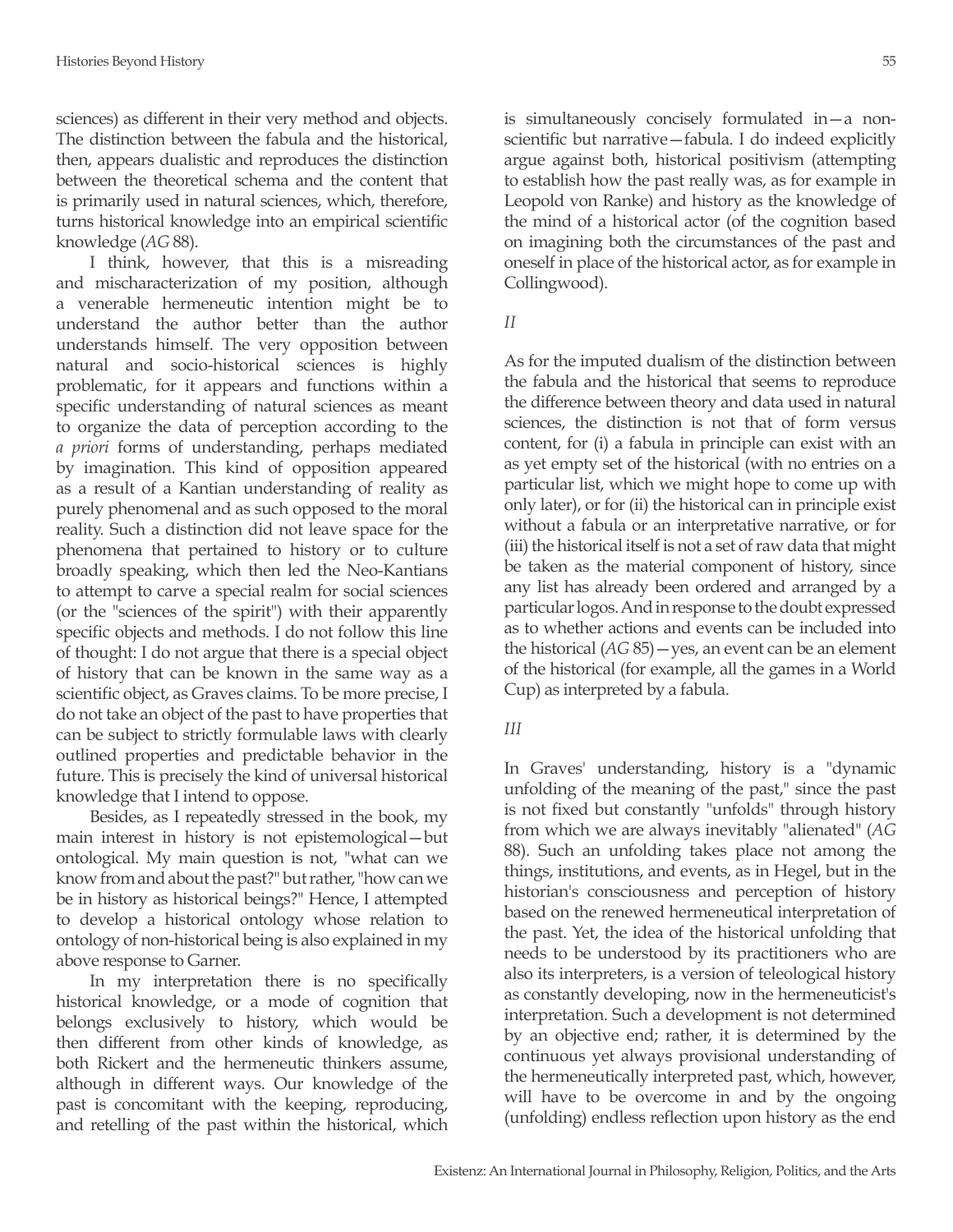of the interpretation. The "past itself" (*AG* 87) does not exist apart from the reflective self-understanding of the interpreter, which is related to the past yet directed into the future. This attempt at understanding the past that simultaneously is the understanding of oneself in whom this past is unfolding, then, is meant to be the overcoming of one's alienation from history, which, however, inevitably fails or succeeds only temporarily, for the process of rethinking the past always puts the interpreter of the past in the same position of being alienated from the past by being unable to understand it as the end result of the interpretation. The unfolding of the past in the consciousness of the hermeneutic historian never stops at a point of conclusive understanding.

In other words, the end of the hermeneutic history is its constant reflective overcoming in an ever nonconclusive understanding, which a historian either constructs into the past, or awaits as the coming *de profundis* of the Dasein as an inscrutable offering of a novel set of possibilities to be realized in and through the temporality of history. No wonder that Graves is mostly concerned with the historically "affected" consciousness (*AG* 88) as interpretative of the past, as it appears in historical understanding, which itself, in turn, is always circularly conditioned by the understanding of the past. Here the example from Anscombe is of no help (*AG* 88), for in her example the meaning of the past becomes established from the consequences of the action, once we know how the narrated has unfolded but once and for all, and not in an ongoing reflection on the past without an end. This is the reason why Graves subscribes to the hermeneutical understanding of history, which, according to Hans-Georg Gadamer is precisely about "a truly historical consciousness [that] always sees its own present in such a way that it sees itself, as well as the historically other, within the right relationships."12

Throughout his critique, Graves uses "history" as a *singulare tantum*, which suggests that the kind of history he has in mind is a highly self-conscious and self-reflective version of the historical modern Western subjectivity, which has colonized other histories and understandings of history. History can be considered as that which scholars now understand as history. Yet, it does not have to be the history of an individual or collective consciousness or perception of the past that changes in its renewed effort to reflect on and understand itself, thus always changing the "past itself" (*AG* 87).

The idea of the *Wirkungsgeschichte* to which Graves subscribes (*AG* 88) presupposes involvement with a tradition that is embedded in language and hermeneutical practices. It is the way, as Gadamer puts it, "to understand ourselves better" (*TM* 301). It is an analysis of the historical consciousness, rather than of the possible constituents of history and the ways in which history is being transmitted. Without going into a detailed discussion, one can say that Gadamer's *Wirkungsgeschichte* is itself a reaction against the Enlightenment idea of a universal rational history. The hermeneutic practices involved in such a history are strongly text-oriented, that is, are structured around the interpretation of texts of the alien past that—in some versions—also attempt to restore the *mens auctoris* of their authors, rather than non-textual practices of the past. But history does not consist solely of written texts and the reflective understanding of oneself as the reader of these texts—history also includes events, things, names, oral and written stories, and recollections.

The hermeneutic history of "understanding ourselves better" is always produced against a historical other: we understand ourselves only to the extent that we reflect in the historically constructed mirror of our other in and of the past, which for Gadamer is Greek antiquity in its artful yet artificial Romantic interpretation. The historical consciousness, then, is not a mediation between the past and the present in the overcoming of one's alienation from history, but an imaginary coercion of the past into the present.

#### *IV*

The hermeneutic practice of precise and perceptive interpretation of texts can be extremely valuable and in fact is indispensable both for the fabula and the historical within a history. And yet, my approach to history distances itself from the hermeneutic understanding of history for several reasons, some of which have already been mentioned above. Next, (1) hermeneutic history is subjectivist in that it is an overly reflective history, which is the history of the past the way humans understand it, apart from which the past has no meaningful existence. Besides, (2) the hermeneutic version of history advocated by

<sup>12</sup> Hans-Georg Gadamer, *Truth and Method*, transl. and rev. Joel Weinsheimer and Donald G Marshall, London, UK: Continuum 2003, p. 305. [Henceforth cited as *TM*]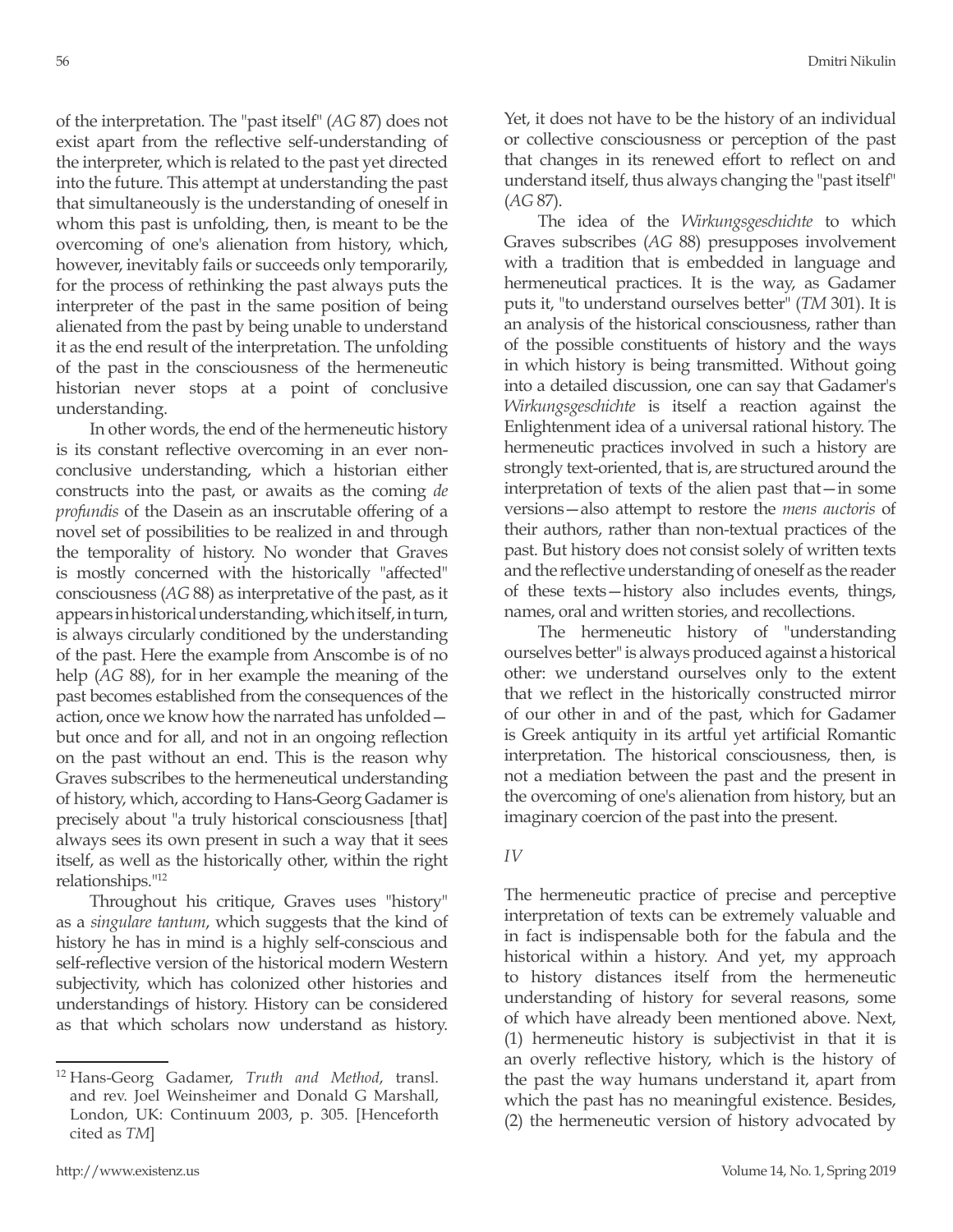Graves excludes nature and explicitly opposes history to nature (*AG* 88), which is a general move since nineteenth-century historiography. As I explained in the response to Bernstein, although I did not develop it at length in the book, a natural history should be possible, however not as a scientific theory.

Moreover, (3) hermeneutic history is implicitly relativistic: for Gadamer a text cannot be interpreted correctly but always differently (*anders interpretieren*). A hermeneutic meaning of history, therefore, is always different, depending on the current—ever-changing interpretation and understanding of the past. The hermeneutical history is also (4) a version of historicism, to the extent that it considers any phenomenon *sub specie temporis*: every understanding of the past is a product of its current understanding, which is itself conditioned by the epoch that suggests and accepts as meaningful only particular hermeneutical interpretations and understandings of history as meaningful.

Furthermore (5), in a hermeneutical interpretation, names are taken as secondary, while the contexts of their use are taken as primary. In a sense, the entire enterprise of hermeneutics can be understood as an attempt at clarifying the context of a name within which it can be understood. A bare name is meaningless for hermeneutics: the name has to be put into an elaborate context that itself needs to be understood from our current perspective of a refined and sophisticated thinking about ourselves as opposed to the past, but also from the perspective of the past that is absorbed into and processed by our thinking about the past. In this sense, in a hermeneutical interpretation the definite description ("the man who burnt the temple of Artemis") should take precedence over the personal name (Herostratus). In my account of history, however, as I also explained in the response to Bernstein, the personal name is primary and constitutes the core of the historical. The personal name belongs to the historical, whereas the definite description can also function within the fabula as the historical narrative. The personal name is not substitutable by the definite description in a history, if the name is lost: a person or an event can only have historical being to the extent that the name is kept and lives on in a history.

And finally, (6) hermeneutic understanding of history is emphatically historiographic and not antiquarian. As I explained in more detail in the book (*CH* 67–71), historiographic interpretation is always driven by a principal conception that needs to be ultimately established and clarified by such an

interpretation, which presupposes one chosen, mostly written, narrative read into the interpretation of texts. The hermeneutic meaning of the past is therefore heavily historiographic, to the extent that it selects only particular texts of the past that fit the interpretation of the past as constantly renewed and reinterpreted by humans with a hope to overcome their alienation from the past in and by their understanding of it that might have "lasting or widespread consequences" (*AG* 89), which, however, will be inevitably overcome by another renewed interpretation of the past. And yet, history, as already the early Greek histories demonstrate, is both antiquarian and historiographic, insofar as multiple histories preserve that which can be preserved and is worth saving from (to use Hannah Arendt's word) the "futility of oblivion" (as antiquarian), and can provide a meaning to the narrated events (as historiographic). History should not limit itself to one task only through one single narrative and explanation, such as the understanding of the past as continually unfolding through our reflection on it, but history should be open also to antiquarian accounts, paying attention to many different narratives or fabulae of the past, not shying away from non-written sources, including oral traditions of live transmission and fleeting interpretations of the past.

#### **Response to Sonja M. Tanner's Critique**

In her perceptive remarks on the concept of history that tie it into a larger context of the dramatic narrative, Sonja Tanner raises three main issues.<sup>13</sup>

#### *Narratives and Grand Narratives*

The first issue concerns the end of grand narratives. One could say that the end to a grand narrative was intended to be its completion by its practitioners, but an exhaustion by its critics. Throughout the book, I indeed attempted to work out a novel understanding of history that would show why the modern narrative of history as universal and teleological is untenable. Rather than being subjected to one progressing history, we always live in multiple histories. This means that every history can have a different narrative. The multiple narratives are sometimes mutually exclusive and sometimes just

<sup>&</sup>lt;sup>13</sup> Sonja M. Tanner, "Toward a Happy Ending: Memory, Narrative, and Comedy in History," *Existenz* 14/1 (2019), 90-92. [Henceforth cited as *ST*]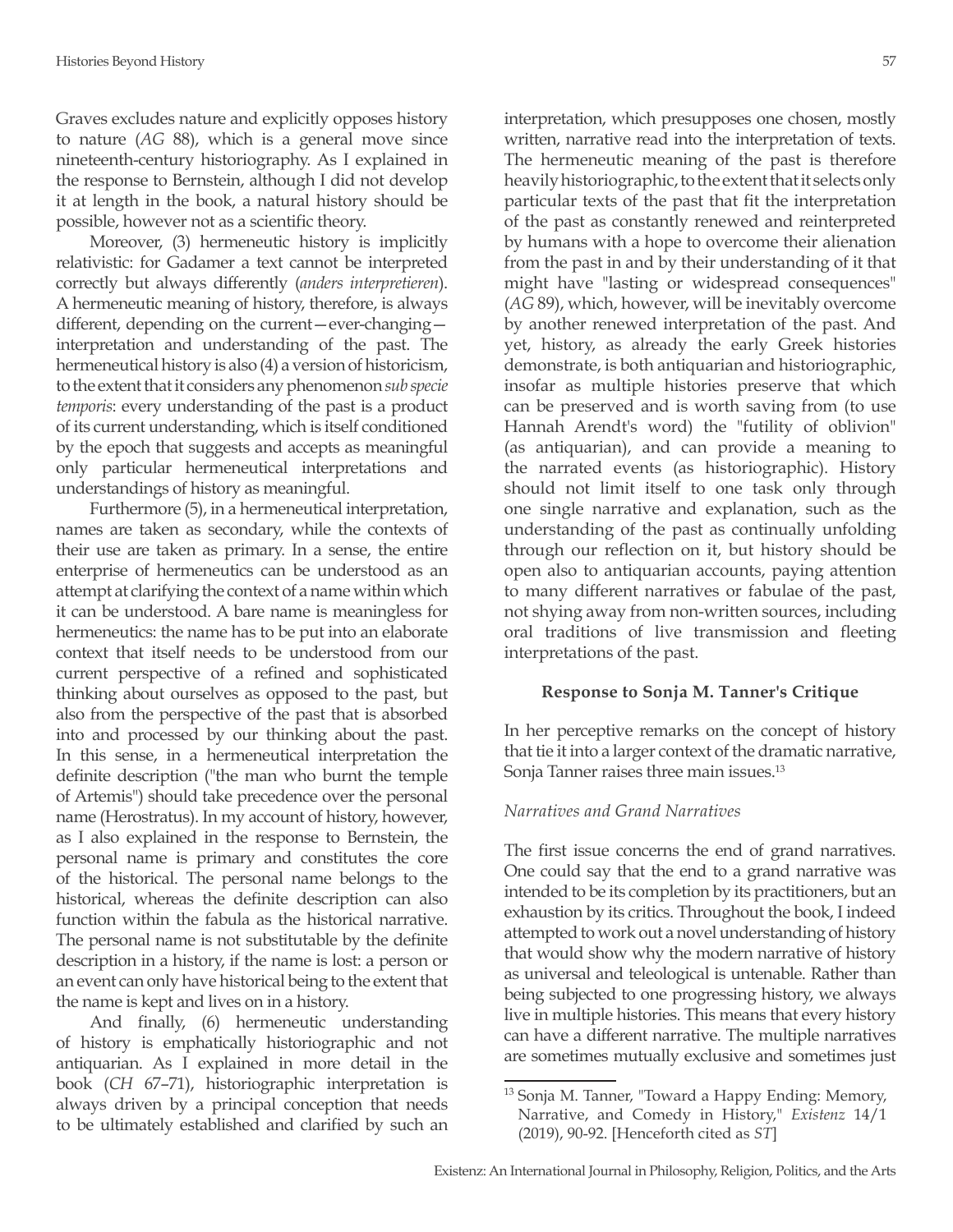different, if they relate humans to different histories that each one of them always inhabits.

The grand narratives are still predominant and are not driven underground to become "subconscious beliefs," as Tanner suggests (*ST* 90). A current example of such a narrative is "Make America great again," which squarely falls within the understanding of history as teleological, in which one nation is destined by the universal history to play a distinctive role in the progressive universal movement towards the liberation of humankind. The kind of history I am arguing for excludes the idea of a universal inevitable historical progress, for in some histories progress is simply not a meaningful concept. Yet, I am not against the idea of progress as such—just against progress understood as a universal progress. There can be progress in various domains of human activity, such as science, technology, and even morals and politics. But in each case, the purpose or *telos* of such progress is put into a history by humans, even if at times unintentionally and without even noticing it, and occasionally even for a misguided reason. For example, if one decides to change the social and political situation of an underprivileged group of people, we need to recognize it, build corresponding institutions, provide a legal basis, and establish customary activities in order to achieve this goal. Nothing guarantees that we succeed in it, for we can always fail, or we can progress after many failures. Sometimes, the regress is enormous and hurtful, as with the current spread of neoliberalism and the ecological crisis. But sometimes communities actually succeed and progress, even if only on a minor scale. So there can be many mutually unconnected, or very loosely connected, progresses in which the aim is always established by humans, although its attainment is not guaranteed and, if achieved, is not forever, for there can always be a regress in any of the realms of human activity.

At the same time, as I have explained in the response to Bernstein, not anything goes in a history, for a history is organized around and driven by truthtelling. Any narrative or fabula of a history should be open to rational critical scrutiny not only within a specific history. This means that one can always argue that one fabula as the interpretation of an event and of the historical is better or more progressive than another one, but it still should always be possible to abandon or substantially revise a fabula while keeping the historical, in favor of a different narrative that humans would accept as a better interpretation of past events according to their standards of justification.

#### *The Role of Oblivion*

The second question concerns the role of oblivion in history, which I have already explained in the response to Garner. Here, I need only to repeat that the historical imperative suggests the preservation of names in and for a history, even if the corresponding fabula could change subsequently. Yet, this indeed entails a seeming paradox: in order to remember, one needs to forget. But my argument is that a community needs to bracket the traumatic, in order to keep it in its history without reenacting it. This means to remember and to preserve the historical, and possibly to expand it. But the fabula, the narrative of history, is to be retold, especially in case of traumatic events, which amounts to forgetting the past narrative of a history by reinterpreting it, in order to do justice to a history. Forgetting is not an abandoning or a sublation, but a renewal of the fabula with respect to past narratives.

#### *Comedy and History*

As I have argued in the book, drama is important for the understanding of history. Drama provides for the structure of what I called the "inner theater" (*CH* 59), which also finds its way into a history and which consists of interrelated stories about people or events that we share and that become ever more fine-tuned through the addition of new, often minor, entries (to the historical) and by the retelling and reinterpretation of the existing narrative (fabula), often based on anecdotal stories. However minor and seemingly insignificant these additional characters or events and the minor twists in the narrative might be, they still contribute to the fullness and complexity of a history as a dramatic piece that becomes richer in details but can never be complete; a history can only become more and more multifaceted and saturated.

However, the genre does matter in drama. Tragedy relates terrible and traumatic events that are remembered and preserved, and as such become central for a history. And yet, comedy is more important for history, not because it allows for the "suspension of belief" (*ST* 91) but because of the very structure of comic narrative, which is congenial to that of history. The fabula or the story told in a history can be considered a *mythos* (*ST* 92) not because it is untrue or mythological but because myth is the way something is told or narrated, and every history can be told or narrated in many ways. This, again, does not imply relativism, for,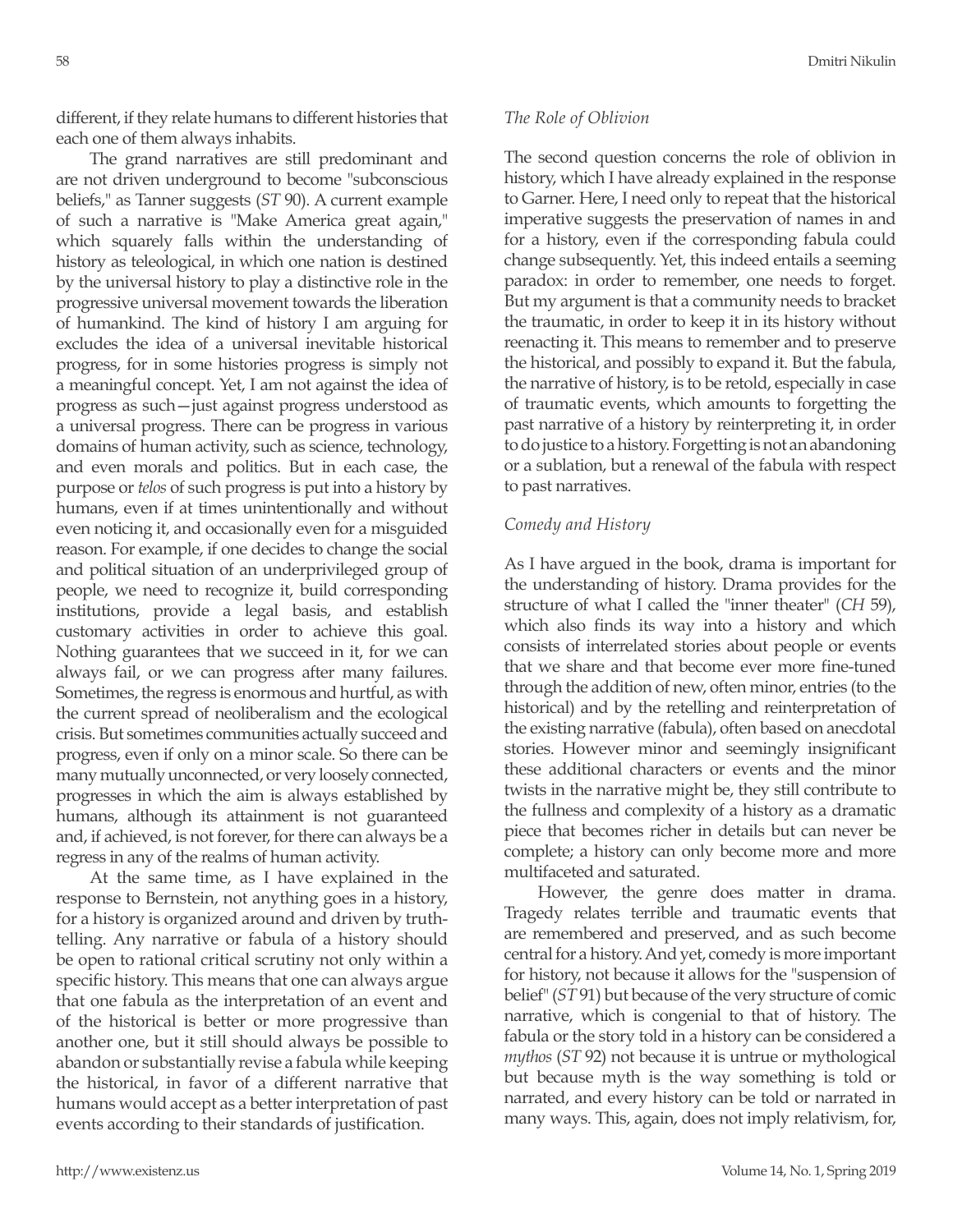again, there should be always a way to give a critical account of the tale and explain why it accounts for the historical better than another one.

Most importantly, as Tanner seems to agree, it is desirable to turn a history into a comedy, because comedy has a specific structure that is also constitutive of a history. Especially, a comedy's plot always starts with a complication, which, however, is resolved in the end not by a stroke of fate or an appearance of a *deus ex machina*—but by the thinking and acting of all the participants on a public stage. Comic thinking and acting are careful, complicated, often mistaken and convoluted, yet are capable of ultimately resolving the current conflict by a shared effort, thus coming to a good but not predetermined ending. In this respect, comedy is opposite to tragedy, which starts well but always ends badly, so that the tragic plot often ends abruptly with a fateful event that does not follow from the unfolding of the action. Besides, comedy always needs an important yet humble figure who is usually represented by a servant or maid but who in fact is the thinker of the common action and the master of its plot, steering it toward a good ending for all stakeholders. By allowing for everyone's—not just of one or a selected few—well-being, comedy acquires, as Tanner puts it, a "normative value" (*ST* 92). History too should be of such a nature, allowing for historical being as being in a history. The historical being is never guaranteed but should be achieved by and within a history by a communal effort of all the actors of a history. Hence, history is not the prerogative of a historian only but lives by being maintained and told by everyone who participates in it and who becomes a comic thinker on the stage of a shared history.

Therefore, the importance of comedy is suggested, first, by its plot and, second, by the comic subject, which allows for a communal action to move toward the universal equality and well-being, which are not guaranteed but can become possible. The comic subject differs from the tragic subject, which stands for a selected—oftentimes self-chosen—solitary and heroic modern subjectivity, which is exclusive of others and thus knows no other. The comic subjectivity allows for distributing and sharing the action among all the actors, as it also should be done in a history, and thus for the inclusion of others, always leaving room for them to enter and reenter the comic—and historical—stage. The humble thinker of comedy is the philosopher as the thinker of otherness and multiplicity, such as Socrates and Diogenes, rather than Descartes and Kant. The plot of comedy can, and should, be adopted into a history, even if the fabula of history is usually less structurally refined and narratively less complicated than that of comedy. Tanner agrees that comedy provides a model for history as "an alternative to a grand historical narrative" (*ST* 92). Therefore, history in its fabula or narrative component should be a comedy, and not a tragedy. A history should be achieved as a commonly shared enterprise, as an attempt to reach a resolution, or understanding, of past events in a narratively reasoned way. As a comic figure in this sense, a historian or a philosopher of history has no privileged access to the interpretation or a meaning of history: rather, it is up to all who share a history, to tell and reinterpret, keeping and preserving it in a publicly shared and dialogically exercised critical discourse. That is why the drama of comedy is so important for the understanding of the functioning of history.

#### **Response to Massimiliano Tomba's Critique**

In his illuminating remarks on history Massimiliano Tomba gives a brief yet persuasive account of the genealogy of the concept of history in modernity.<sup>14</sup>

#### *Universality and Temporality*

Tomba argues that the concept of universal history is a recent invention, so that the collective plural of "history" came into use only around the time of the French revolution. Such a history becomes the History, which straightens temporality into the Procrustean bed of one-dimensional universal historical time, and which in turn becomes the unique system of reference and periodization that also sets the pace and scale of historical progress. So Tomba's first major question, which he himself also discusses in his enlightening work on various temporalities in modernity, concerns "how it has become possible for the unilinear conception of time to become so dominant," and this is not at all an "ungenerous" question (*MT* 95) but a very legitimate one.

My short answer to this question, without going into a detailed discussion, is that modern physics, which started with Galileo Galilei's *Dialogue*, was spelled out by Isaac Newton in his *Principia*, and

<sup>14</sup> Massimiliano Tomba, "History and Historical Conceptualization," *Existenz* 14/1 (2019), 93-97. [Henceforth cited as *MT*]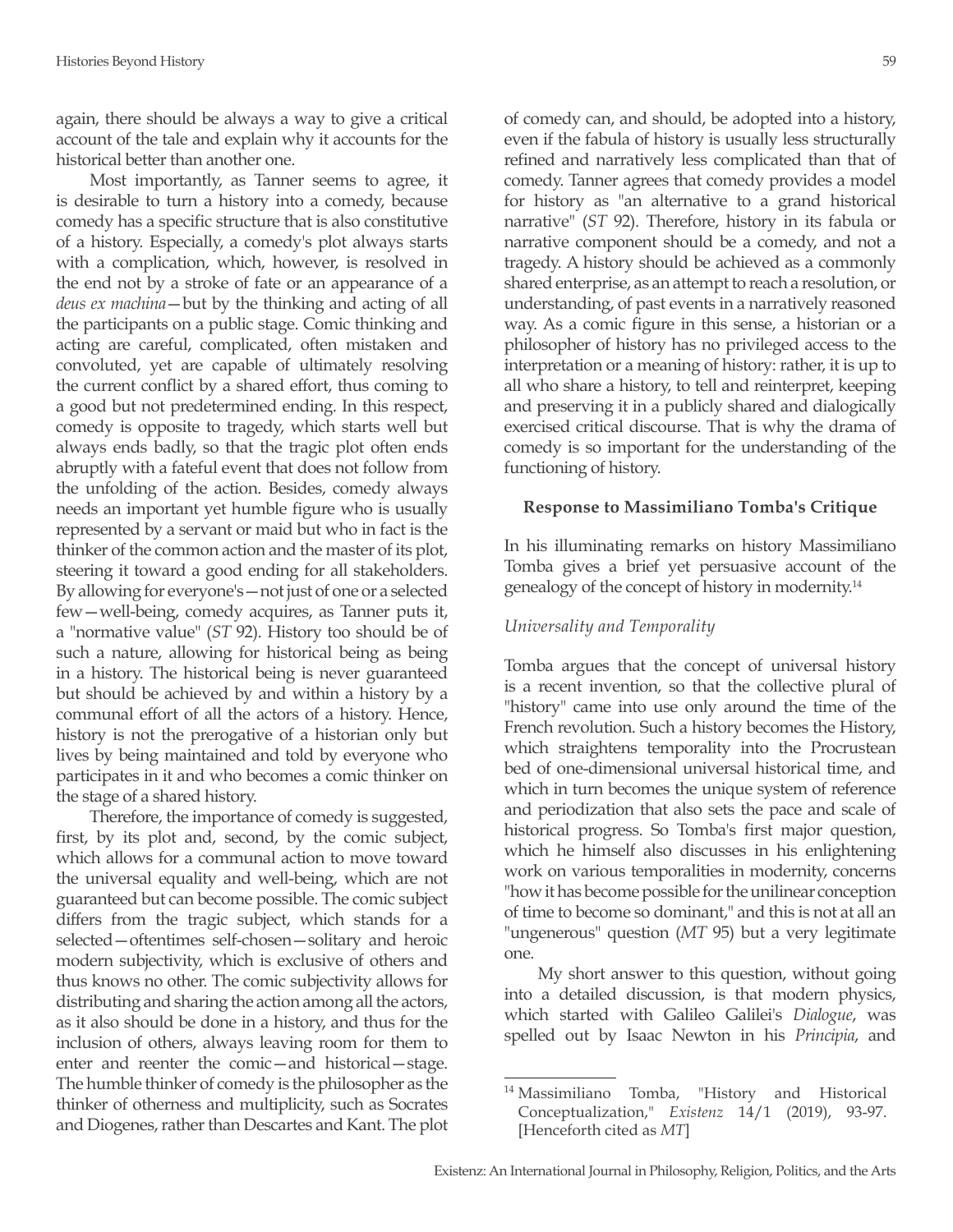received its philosophical conceptualization in Kant's first *Critique*, establishes the paradigm of the vision and understanding of the celestial (supralunar) world, the strikingly simple and invariable laws of which turn out to be the same as those of the earthly (sublunar) world. This new physical universe is then superimposed onto the human social world, which is also thought to have a universal uniformity and the rationally discoverable laws of its development and motion. But the possibility of novel physics as being mathematical does require a new concept of time, the Newtonian absolute or true time that flows as uniform duration, which can be measured with precision and which always progresses in one direction, best represented by the straight line.15 Such a time is not established by humans and thus does not depend on a temporality that a particular group could establish or define by its activities. As Tomba observes, this absolute time that becomes an *a priori* form of our perception of things in the world in Kant is contested by Johann Gottfried von Herder. Yet, the idea of the universality of the modern straightened and smoothed out time prevails, which then gets transferred from the scientific-cognitive sphere to other realms of human action, including social and political ones. Since such action is taken in modernity to be thoroughly historicized, that is, comprehensible only within a proper historical context, this further allows for a new understanding of history as unilinear and universal. Different dissenting and diverging temporalities, convincingly conceptualized by Tomba in his work, are thus downgraded to Newton's only "seeming" and "vulgar" relative time, which is opposed to the absolute time and which has no existence of its own apart from the measured changes of things.

Therefore, the question of whether it is possible to abandon "the concept of universal history without questioning the concept of historical time that underlies it" (*MT* 95) is to be answered in negative. Tomba is right in arguing that modern history requires a new, radically different, understanding of time. Although I do not discuss it in the book, I agree with him that every history might have—although not necessarily—a different temporality and that the modern universal historical time is turned in its conceptualization into the dominant temporality of colonization and oppression of

<sup>15</sup> Isaac Newton, *Philosophiae Naturalis Principia Mathematica*, eds. Alexandre Koyre and I. Bernard Cohen, Cambridge, MA: Harvard University Press, 1972, Scholium, Vol. 1, p. 46.

societies and groups that are deemed "nonage," as Mill calls them, apparently "laying behind" and not using their time effectively enough to develop and catch up with modern "universal values" of "democracy, private property, and free market" (*MT* 95).

The modern universal unilinear historical time thus separates and places every history into a pre-history and, more recently, for those who are disappointed with the idea of progress, into a post-history, as in "pre-modern," "pre-state" or "pre-capitalist" (*MT* 95). This prefix becomes a stigma that suggests a lack of proper preferences. Yet this modern pre-history cannot grasp the historical being that becomes elusive for modern universal history, appearing utterly negative to it, as a lack of desire and initiative to get engaged in the construction of all things historically modern (state, nation, capitalism, finance, and so on). The inability of modernity to cope with historical being is well captured by Herman Melville's protagonist Bartleby who became known for his seemingly negative, vacuous, and repetitive response to the urge of being productive: "I would rather not to."16 In this sense, Bartleby is ahistorical, for he cannot fit with the modern concept of teleological linear temporality and history. Rather, he has his own temporality, his *kairos* (*καιρός*), his due measure of action, choosing the nonto as the particle to an indefinite of a verb, "not-to do." He suspends an action as inevitably inscribable into a universal temporality in favor of non-action, which neither negates nor responds to a particular action. Such an action is not an action from the modern point of view, since it does not have an object, task, agenda, or an end, and in fact suspends and eliminates the modern universal historical actor. Yet, this non-action has both its own logic and a different temporality that does not square with the universal linear one, in which a task can—and needs to—be laid out, planned, and directed toward its completion.

Thus, questioning the concept of the universal unidirectional historical time is an important and necessary but difficult undertaking, it is difficult either because such questioning is not a questioning at all, since most of the contemporary political and social discourse implicitly presupposes the same concept of universal time for the global expansion of political, social, legal, economic, and financial institutions. Or the critique of

<sup>&</sup>lt;sup>16</sup> Herman Melville, "Bartleby the Scrivener: A Story of Wall-street," in *Melville's Short Novels*, ed. Dan McCall, London, UK: W. W. Norton 2002, pp. 3–34.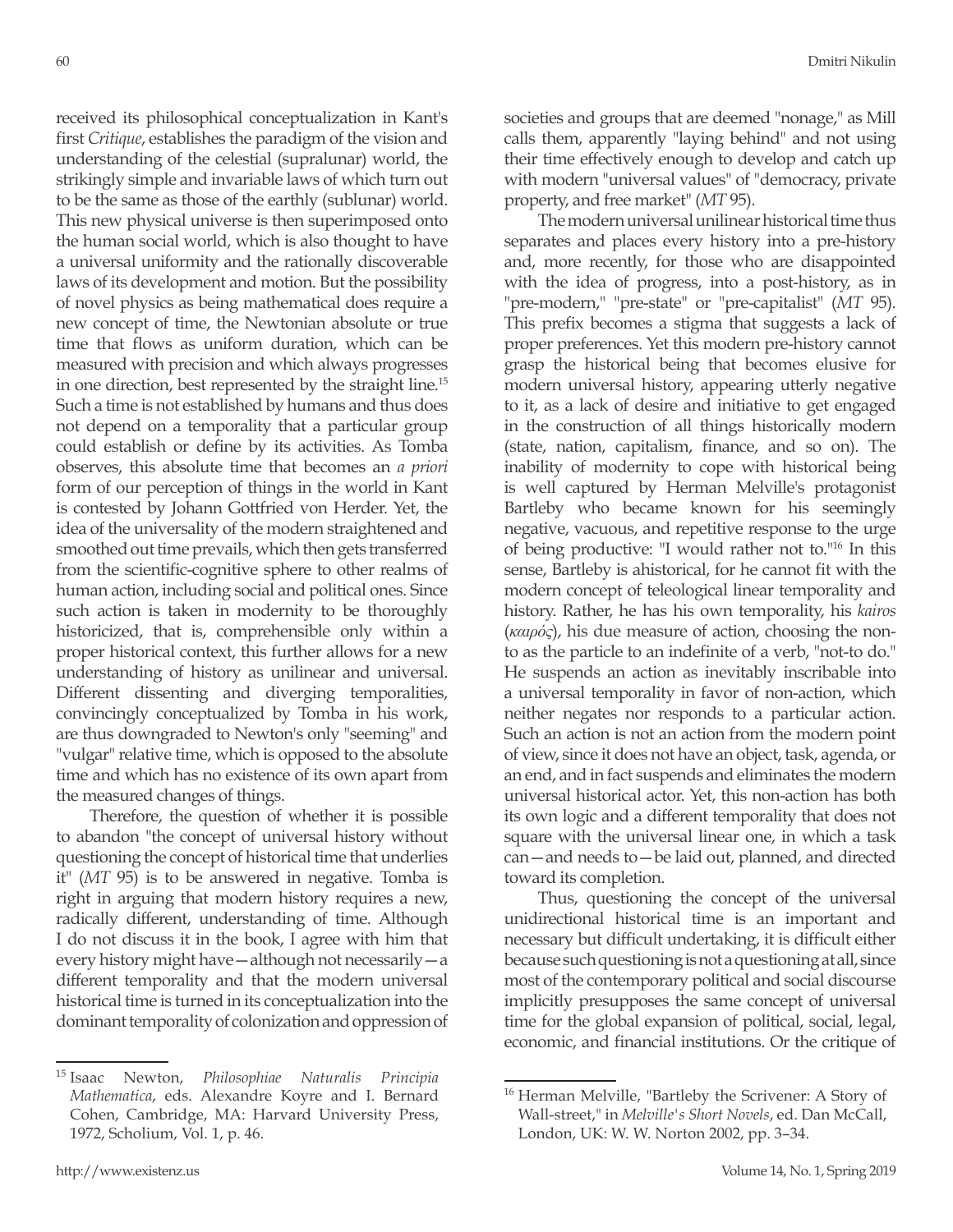modern universal historical temporality comes from a Heideggerian perspective, as, for example, in Nancy's account of history, which I discussed in my response to Bernstein. In the latter approach, temporality is understood as the manifestation of being itself, rather than of becoming. In a sense, this is a negative reaction to the Newtonian claim that time—as absolute time—is the expression of being, which for Newton is the divine being. From a Heideggerian perspective, historicity is tightly bound with temporality as a non-apparent transpiring of being qua being through *Dasein*, which might reveal itself to humans in a novel range of possibilities in a momentous moment of its disclosure, although we can never know when, why, and how. On such an interpretation of temporality, history happens (as Nancy explicitly claims) in an unpredictable and unfathomable event, which then radically changes our historical existence and establishes a new, formerly unthinkable, temporality. Yet, in my understanding of history, neither the concept of a universal temporality as underlying universal history, nor of temporality as suddenly and unpredictably erupting into a history, make sense. I am not arguing against the idea of universalism, but only against its totalizing modern conceptualization, which becomes an instrument of colonialism and Western domination.

Hence, if there is anything universal to history, it is its suspension of temporality by bringing the past into the present and by providing a place for particular kind of being—historical being—that, *qua* being, is not temporal and yet, *qua* historical, presupposes and refers to a temporality. I thus agree with Tomba that each history can have a different kind of temporality. Historical being thus exists not in an abstract absolute unilinear time of universal history but in many different temporalities occurring at the same time, for everyone as historical being, while being one, always participates in many histories.

#### *Acceleration of History*

A further development of the idea of the modern universal temporality is its inevitable acceleration toward the progressive achievement of an end goal, a development that is spelled out by Reinhart Koselleck. In the universal linear modern temporality, as Tomba puts it, "historical times ran like trains along the same tracks" (*MT* 95), so that some historical temporalities are considered more advanced, and some backward, some accelerating, and some slowing down, which

in modernity is always perceived as a troubling sign of regress. In fact, Koselleck's claim of the historical acceleration comes from an interpretation of modern technical progress, which in the nineteenth century became palpable with the development of the train travel that considerably and increasingly shortened the travel time between cities. Metaphorically, history itself becomes a train driven ever further and faster by the locomotive of progress. As the early nineteenthcentury historian Joseph Görres observed, the "great world train of history...steadily accelerates."17

So humans are doomed and destined to move historically forward ever faster, socially, politically, economically, scientifically, and technologically. The progressive ever accelerating motion of history, in which we are involved against our will, does not allow time to stop and think about where progress might be going, for any stop or even a steady sustainable movement is already considered a regress. Driven by a universal, mostly economic, force, the acceleration of history, becomes a historical representation of Newton's second law, happening in the universal historical time, which allows for and necessitates the deployment of the modern logic of constant growth in productivity and consumption.

The acceleration of history is embedded in the idea of the novelty, which comes with constant new discoveries and inventions and which makes progress not only possible but also inevitable. As I have explained in my response to Tanner, I am not arguing against progress in a specific sphere of human activity, but such a progress must not be considered universal, inevitable, and perennial. A progress may occur, although for a time being, and is thus finite in scope, speed, and duration.

The expectation of novelty in modern history is therefore not only excessive but also universal: everyone and every human community ought to succumb to it. In Tomba's succinct formulation, this leads to the "expansion of the political theater to the entire planet, and the consequent reduction of the ability to experience events that rapidly and repeatedly change the order of things" (*MT* 96). The result of the internalization of the idea of an accelerated progressive

<sup>&</sup>lt;sup>17</sup> Reinhart Koselleck, "Is There an Acceleration of History?," in *High-Speed Society: Social Acceleration, Power, and Modernity*, eds. Hartmut Rosa and William E. Scheuerman, University Park, PA: Pennsylvania State University Press 2009, pp. 113–34; here p. 132.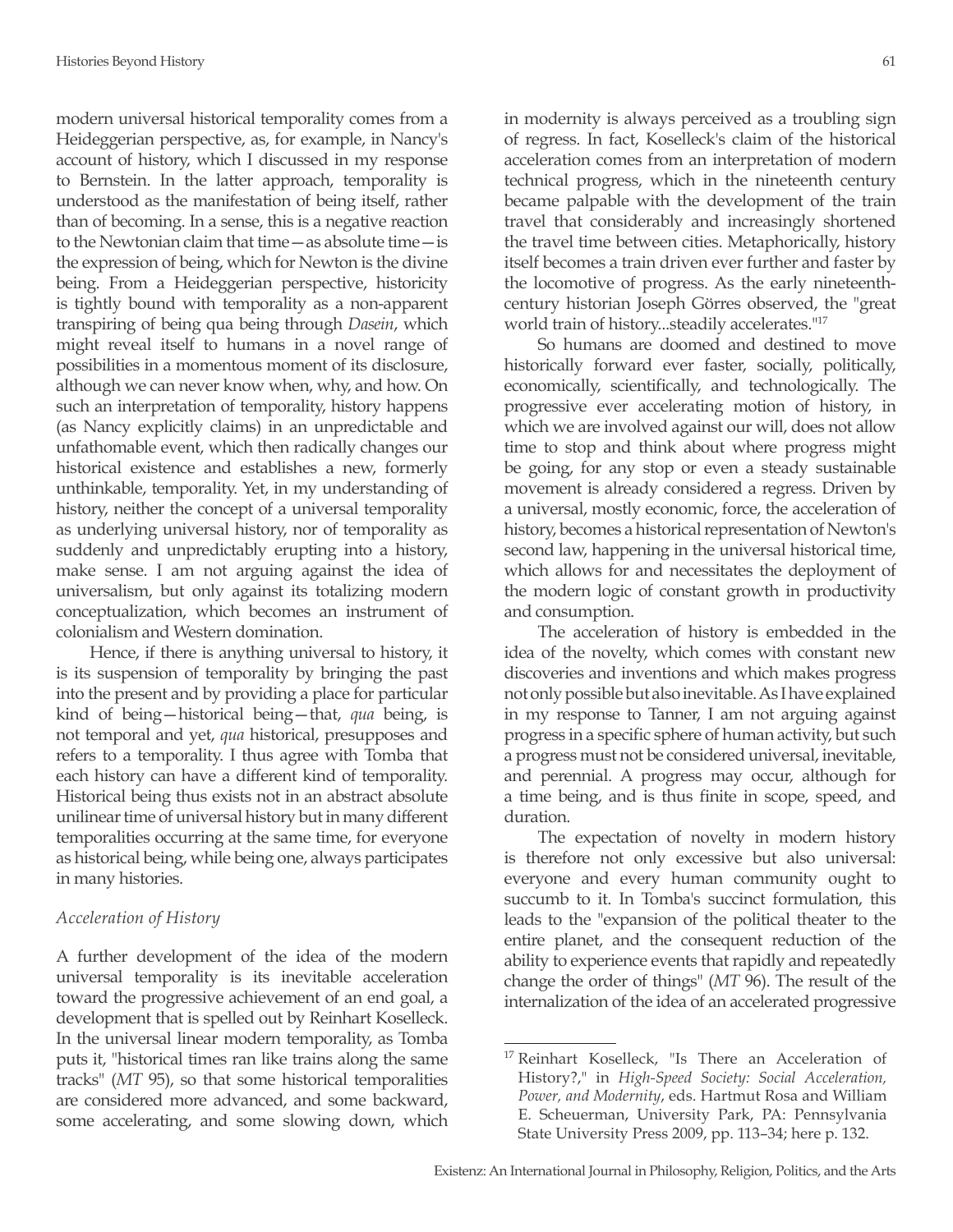motion defined by the linear universal time is the rise of history as a predictive social science, or as historiosophy, which claims to be able to predict the future based on a presumed scientific analysis of past and present events and tendencies, and even to establish and formulate universal laws of history, which emulate physical laws. Such a history, then, becomes teleological to the extent that it considers itself capable of expressing and conceptualizing a universal historical *telos*, which may be claimed to be achievable within a foreseeable and predicted future, or may be forever postponed beyond the historical horizon. But since this historical purpose is self-prescribed, it always remains an inescapable and inevitable *causa finalis* for universal history. Here, I agree with Vico that, as *homo historicus* one creates history by constructing it and thus coming to know what one has produced and thus put, often unwittingly, into history, projecting and imposing a purpose that one then takes to be its objective *telos*. In this role, the homo *historicus modernus* assumes the role of the creator and the lawgiver, although not of nature or the physical world, but of the social and historical world.

#### *Exemplarity and Repeatability*

For Tomba, two criteria that distinguish the Greek approach to history from the modern one are: (1) exemplariness of the instance, and (2) repeatability. The significance of an event indeed may make it morally, politically, and narratively exemplary and binding for anyone who participates in a history. Thus, if one does not know what to do in a specific situation, proceed by acting the way a historical character (for example, a hero) acted in a similar case, as a similar event may present itself. But in the modern account of a linear accelerating history, no event will ever repeat itself, or maybe, it will do so only in a sublated form. For each event is unique and immanent in the modern linear historical time, but not every event is exemplary—most are insignificant, and only very few are indeed historical. Yet, antiquity does not recognize the concept of a linear progressive temporality as meaningful, which is why several ancient authors suggest an inevitable cyclical change of political regimes, their constant revolving or revolutions (for example, Polybius in the *Histories*). As I tried to show, one of the paradigms for ancient history-telling and history-writing is travel (for example *Periplous*, which is based on eye-witness accounts), as well as heard and read stories about local social and political institutions, wars, myths, genealogies, and geographies, which are all concretely inscribed and located in local histories). Each such history, then, narrates, preserves, and transmits the events that are unique to it and yet, despite their exemplarity, are also repeatable. Travel, like political unrest, may always repeat itself, and might even be inevitable as an expression of the human inability to come to an ultimately stable and just social and political arrangement. This thought is differently yet powerfully spelled out by many historically grounded thinkers from Plato and Diogenes to Karl Marx and Pyotr Kropotkin. Either travel or political conflict—outside or within a polity—is always marked by negativity, being invariably accompanied by danger and peril, and the possibility of death. Yet, in my account, history is the way to counter the negativity of non-being by allowing an actor or an event to become if not exemplary, then at least meaningful and significant through living on in a transmitted history.

The overcoming of the negativity of the crisis of travel and conflict, then, can be considered a comic undertaking in that its resolution or good ending is never guaranteed but can be achieved within a history by a common effort that becomes properly historical in telling and retelling the event, which then can become the *topos* of a history. For modern history, such an enterprise is rather meaningless, for the context of an event is taken as being unique and never repeatable in the progressive accelerating movement along the universal historical temporality. Thus, despite the claim of the predictability of the future based on a scientific social analysis of the past, the modern universal history can never really learn from the past, and thus it is only left with the possibility of projecting itself into the future.

Given that, I agree with Tomba that the two criteria of exemplariness and repeatability can be important for the constitution of a history. However, I also consider it possible for a history to be organized and function without exemplariness and repeatability, because the historical fabula can be also told about a seemingly insignificant yet memorable event that might become a crystallization point of a history (for example, of a group of friends), and being unique and unrepeatable, such an event might still be meaningful and important for a history.

#### *History as Political*

In my reading, the central problem that Tomba raises is: What political question is implied in the pluralization of histories (*MT* 96)? The belief in universal history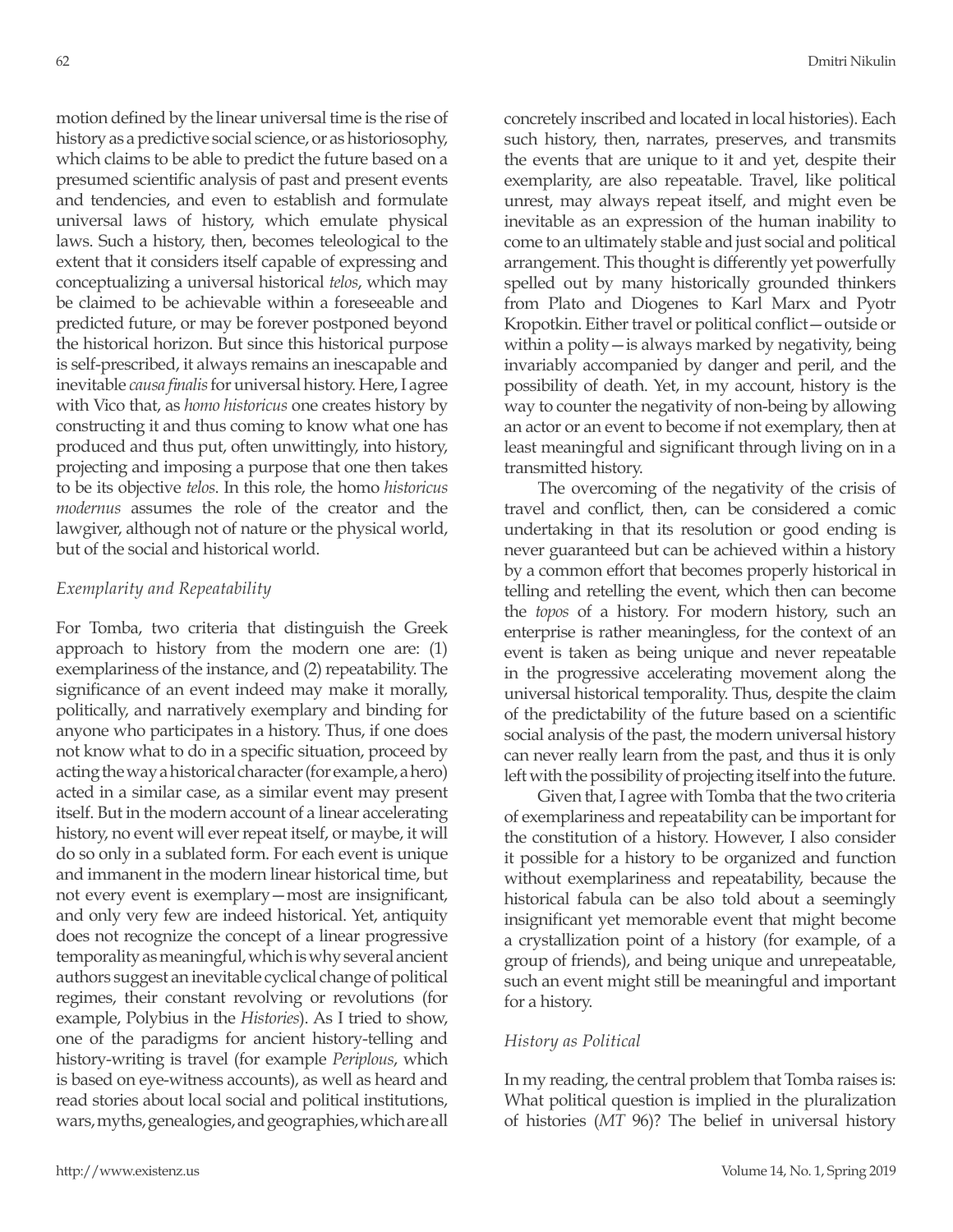is still very much prominent in Western societies, transpiring in perceptions of various events and processes as being global, such as the global ecological crisis, which now has been historicized and politicized. Indeed, certain challenges are everyone's concern, as the example of climate change evidences, and thus need to be considered as a shared political concern and need to be addressed by everyone, by a multiplicity of communities and institutions of various degrees of influence. Yet for me, the primary political question implied in the pluralization of histories is the necessity of the decolonization of histories and their liberation from the domination of, and oppression by, one single narrative of universal political history, in which the political is put to the service of the constitution and functioning of the nation-state. Such a universalhistorical colonization of other histories is always implicitly or explicitly teleological and imposes its own order, temporality and finality (as the promotion of freedom, civilization, and so on) onto other histories by euphemistically incorporating—when in fact destroying—them with their own temporalities and their own logic of organization, functioning, and transmission.

However, I do not want to claim, as Tomba takes it, that any history alternative to the self-serving and self-aggrandizing universal one is subjective. Every history, as I argued throughout the book, can be considered to have a specific structure, which always includes a narrative that organizes a history. Yet, such a narrative is not subjective, not the one that we choose or want it to be, since every history's narrative has been transmitted but at the same time is open to a commonly shared rational interpretation, reinterpretation, and critical scrutiny, and is thus always subject to being changed. The freedom of creating and narrating a novel history is not a "subjective narrative" that is meant to depoliticize universal history, which is oriented, since Hegel, toward the achievement of a universal freedom of, and its reflective consciousness in, the nation-state (MT 94).<sup>18</sup> As Lotze puts it, freedom is then located within history, while necessity is left to the now ahistorical nature. Yet, in my account, history does not have to provide one a place within a preestablished and predetermined historical order that realizes an objective trans-historical end. History gives humans being as historical being. Human freedom may be achieved in a history as the freedom to create a novel history by recreating, rethinking, and reinterpreting it. Therefore, one can say that in a history the historical, which is arranged, kept, transmitted, and studied by humans, is the realm of necessity. But fabula, or the way one tells and retells, thinks and rethinks, interprets and reinterprets a history, is the realm of freedom.

At the same time, every history is always politically situated, for it is a shared history of a specific community, which is inevitably inscribed, qua community, into various shared practices, including a political one, even if not always making this inscription explicit. In the book, I argue against the apparent necessity of becoming subjected to the same modern political narrative, which is imposed onto a history by the universal history that projects itself into the future where its inevitable end will (has to) be reached and realized. But if the "mapping of the past" (*MT* 96) means telling about the events of the past from a particular narrative perspective, then the past is always incomplete, for, first, the narrative in principle can always be changed or corrected and, second, the historical is never complete and can never be completed.

## *Multiple Histories*

Arguing against a monolithic, teleological, and universal, and thus always politically ideological history, I am not opting for a relativistic history. I am not suggesting that any narrative for a history is as good as any other one, for it is always possible to argue, within and outside a history that one fabula, depending on the criteria of justice or consistency that we can rationally justify, that a particular narration and interpretation of a history is better than another one. As I attempted to show, we need to recognize a truth of history, which is neither that of the universal teleological history, nor that of the adequation of the past with one's current representation and understanding of it. It is the truth of the truth-telling, of *endoxa* that can always be retold and thus rethought, once one narrates the past events and their actors *bona fide*, to the best of one's ability making sense of the past through continually telling and retelling, thinking and rethinking it. But the rational interpretation and reinterpretation of fabula differs from the received transmission of collective memory, yet it is rather similar to a collective recollection, which can, and must be, critical of the shared and told past.

<sup>&</sup>lt;sup>18</sup> "World history is the progress of the consciousness of freedom." G. W. F. Hegel, *Reason in History: A General Introduction to the Philosophy of History*, transl. R. S. Hartmann, Indianapolis, IN: Liberal Arts Press 1953, p. 24.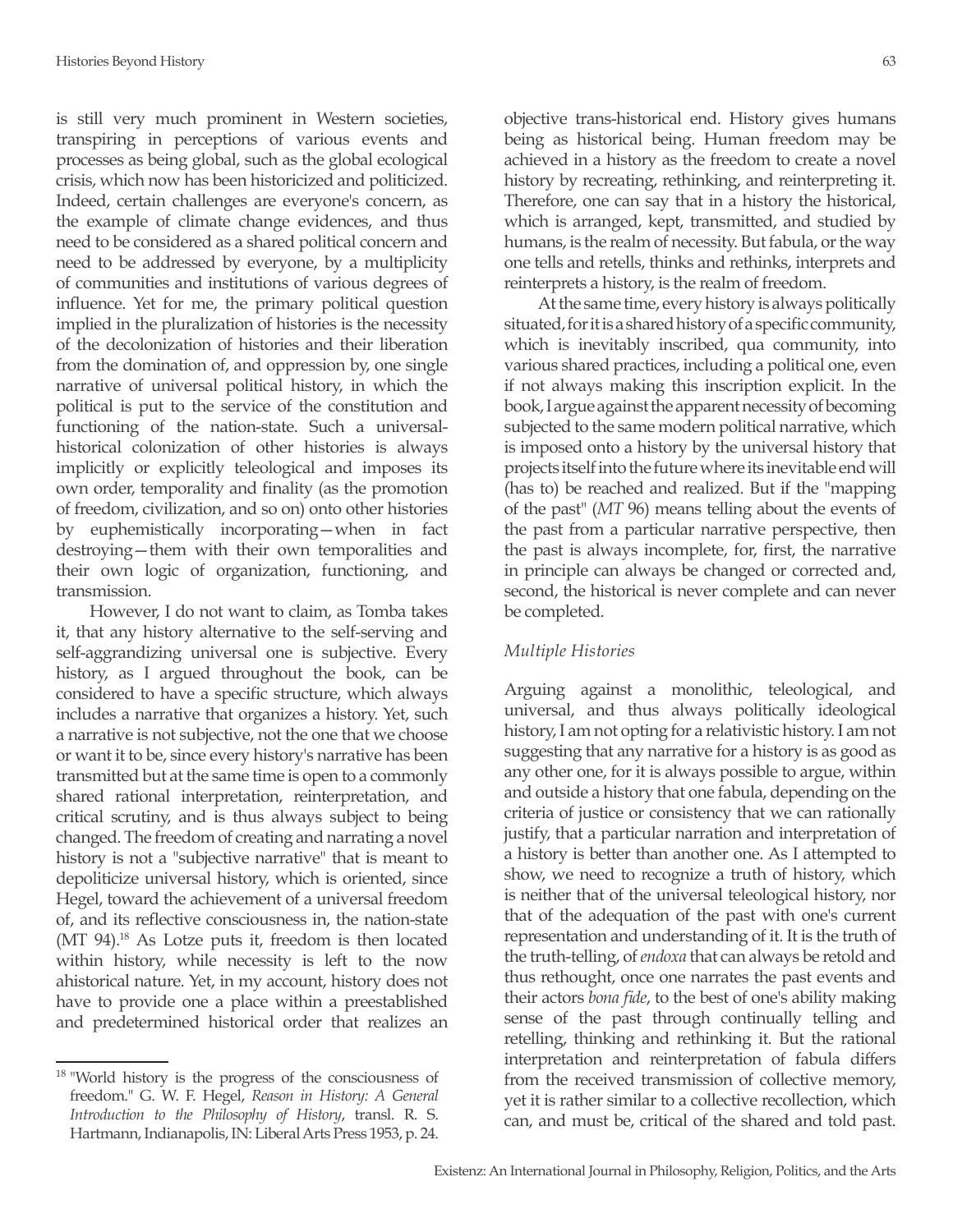Therefore, one can, and ought to, avoid a relativistic indefinite pluralization of histories in the "infinite dance around a historical material" (*MT* 97).

The infinite multiplication of histories is also prevented by the literary forms that humans use to narrate their fabulae. In general, modernity is poor in genres, so that the universal history, or even a nonuniversal history of a political event that becomes historically defining, is mostly told by using one particular ideologically charged genre: of the heroic epic of the travel and battle of reason throughout the entirety of history, of the tragedy of the failure, of the paean of success, and so on. Ancient history, as I have argued in the book, also has preferred genres, such as catalogue poetry or travelogue, which are important for the understanding of how history functions and how it is structured. For Hayden White, as Tomba puts it, history is defined by an "emplotment that produces meaning through rhetorical figures" (*MT* 96). For White, history becomes applied rhetoric, defined by only a finite number of systematically arranged literary genres (romantic, tragic, comic, and satirical) and rhetorical tropes (metaphor, metonymy, synecdoche, and irony), for apparently history as narrative has nowhere else to look for the forms of its organization and expression, style, and emplotment, except for rhetorical and literary categories.<sup>19</sup> History-telling thus becomes inscribed into a very narrow range of genres, which, however, do not universally exist in non-western traditions of historytelling. In this way, the narrow range of western literary genres implicitly and explicitly colonizes other histories that might use different narratives and forms of emplotment. Yet, contra White, I take it that in principle any genre can be appropriate for narrating a specific history, or we can invent or reinvent a new genre– which then becomes a manifestation of our historical freedom—for an existing or a novel history.

What I wanted to do in the book is to demystify and ultimately secularize the concept of history, which modernity always uses in the singular as the History, and which is implicitly sacred, to the extent that it drives all humans, mostly against their will or by usurping their will and making it into a general will, toward the achievement of its anticipatory ultimate end, however sublime it might be. There might be a global history that humankind is unwillingly and unwittingly involved in.

But there are also many other histories, historiographic and antiquarian, that are meaningful to each human individually and collectively, in which humans are involved, into which humans are inscribed, and which humans keep building, telling, and transmitting. There might a history of a nation—but there is also a history of a city, of an institution, of a group of friends, of a book one keeps reading and discussing with others, and perhaps of a fountain pen, of which one might be a sole historian. There can be also indistinctly formulated historical accounts of what one might call "lurking histories" that are not explicitly told; these might have a vague fabula or a loose historical or both, but in which many will participate without being aware of it. Such might be a history of a specific kind of dress or of its part (of the button). From the perspective of modern universal political history, such a history is ridiculous, unless it is implicitly political, or it must be subjugated and inscribed into a universal one. And yet, every human lives in such histories.

For Tomba, even if history is not teleological and universal, it is still defined by important political events, one of which is selected to become the event of and for a major political and social transformation, which is typically a revolution as the locus of the modern "birth of a nation." As this is a specifically modern event, Tomba still accepts the opposition between ancient and modern history. So even if history is not a universal history (*Weltgeschichte*), it is still, at least implicitly, universally expandable in its political appeal (*Weltgeschehen*). But I really want to say that there is no hierarchy in and among histories, and that in a political history of the French Revolution "revolution" should not be capitalized, since it is not in any way superior to the history of a small rural community in Senegal, or to the history of a Nenets family, or to the history of buildings in fourteenth-century Padua. In my account, every history counts.

This brings me to Tomba's last question: if "no one history is equal to any other, what then is the criterion and who is entitled to distinguish and differentiate among histories" (*MT* 97)? Since, in my account of history, histories are all equal, no one history, including a history founded on a nation-building event, should dominate over other histories. And yet, everyone inhabits multiple histories, which means that everyone should be able to decide about the preferences in treating and arranging one's multiple histories. Everyone thus is, can, and ought to be a historian as a narrator of a history. Only in modernity does being a historian

<sup>19</sup> Hayden White, *Metahistory: The Historical Imagination in Nineteenth-Century Europe*, Baltimore, MD: Johns Hopkins University Press, 1973.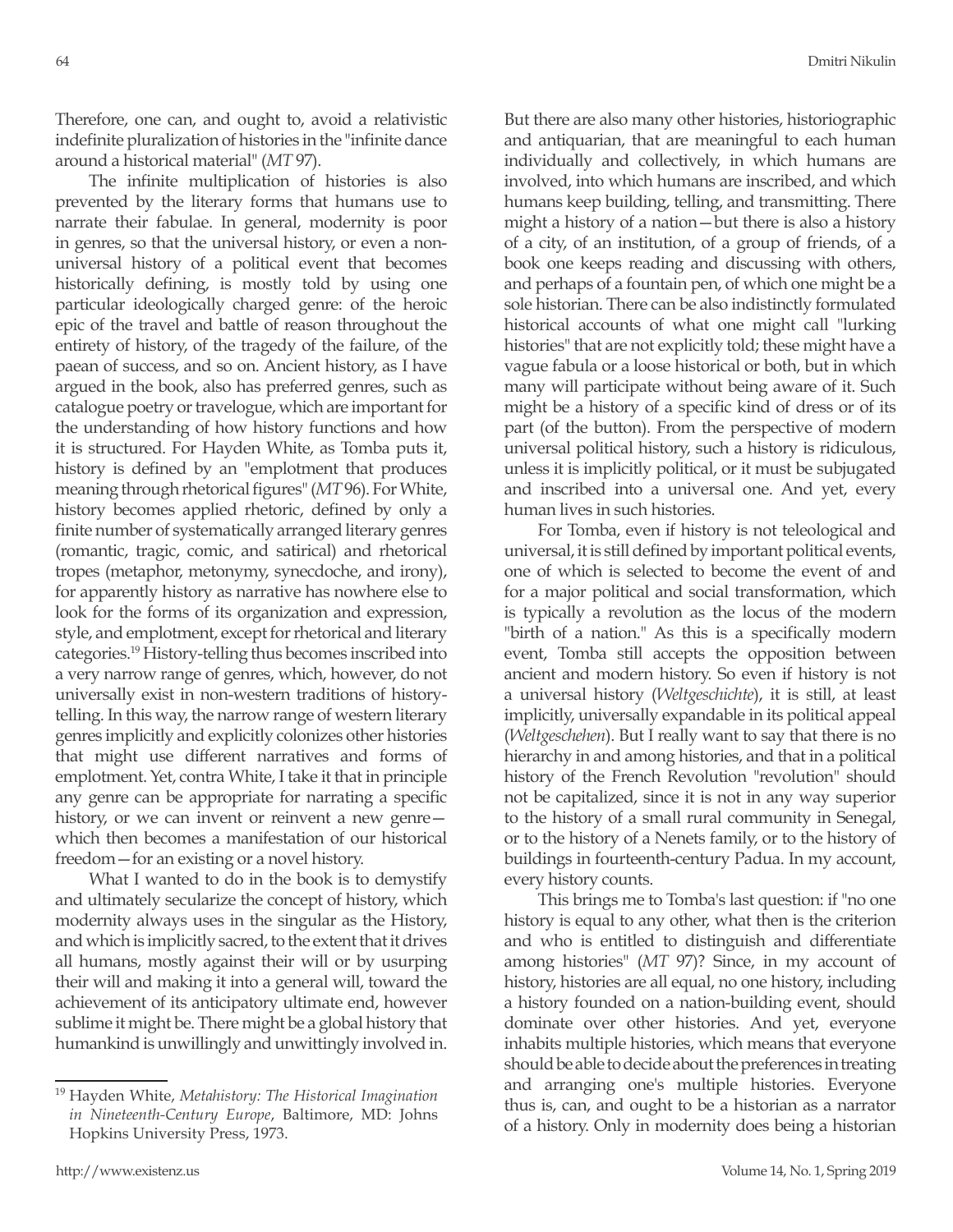become a profession. Yet how many histories each one inhabits at the same time can never be determined a priori. The histories we live in are always finite and thus are not endlessly pluralized, as Tomba takes them to be (*MT* 97). Any history can always change and be told differently, and various histories follow different, sometimes even mutually incompatible, narratives. This means that one can always populate different or even conflicting histories (for example, a history of an institution and of a family) that might not be reducible to a single denominator. It is thus up to each one who inhabits a history, to be its historian, its critical narrator who defines its constitution and transmission, who can "distinguish and differentiate among histories" (*MT* 97). One can do so by transmitting and also by always critically interpreting and reinterpreting a fabula, so that a community is enabled to recognize a narrative as insufficient or oppressive of others, and thus it can change it, while keeping and trying to extend the historical. Therefore, there is no preferred position in treating histories, as each one must narrate it from a critically accountable position, which can collide with other interpretations of a history.

#### **Response to Alfredo Ferrarin's Critique**

In his perceptive and thoughtful remarks, Alfredo Ferrarin discusses one of the central aspects of the book concerning the role of names and memory in the constitution of history.20

## *History and Ontology*

As Ferrarin observes, history defines who human beings are and thus allows one both to be human and to understand what it means to be human (*AF* 76). Yet, "who human beings are" does not simply stand for the way or ways we think about ourselves within the currently recognized implicit and explicit practices that make human lives meaningful, or the various social and political structures that generate the respective contexts of such practices. "Who human beings are" is our very being, which is constituted within a history. History thus not only allows for one's very being as historical but also allows one to face and counter the negativity of non-being. Hence, history belongs to ontology. Historical ontology, however, does not have to do with being *qua* being—but with being *qua* historical being, which, as Ferrarin observes, is a "transitional being" (*AF* 74), and yet is being nevertheless, which is being kept, remembered, and told about in a history.

As I have argued throughout the book, an imageless name rather than an anonymous image is the primary locus of history, because a name can in principle always find a place and a narrative in a particular history, whereas a bare image is out of place in history and can only be appropriated within a history that already has a pre-established agenda. I do not think, therefore, that one's living in a history as an imageless name is a bleak perspective. An anonymous image is free-floating and homeless, and as such is properly dead. But a name connects one with one's being qua historical being. In this sense, history is blind, as was Homer the historian, because it does not look at the images and appearances, which are historically deceptive insofar as they do not express the never fully expressible and extinguishable other of oneself. Such an other appears only through a voice that calls someone by a name that can then be part of a history. Moreover, the way I see it, historical being as being remembered and told about in a history is not just keeping a name at all costs—but keeping a person alive in a shared and retold, and thus reinterpreted, narrative.

The "how," or what happened to a person or in an event, requires the historical, which might be detailed and very elaborated, and which might often not be available. But the "what" is in the name, which must be kept in a history. And even if Socrates at a certain point wishes to completely withdraw from life and leave nothing behind (*AF* 75), he is still remembered many centuries after his death. Yet sometimes a person remains in a history not through an elaborate description but in a seemingly trivial anecdote from that person's life, which might even be reduced to a "minimal description" of an epithet (*CH* 81-3), and which, nevertheless, will allow the person's historical being to be preserved.

As for the *École des Annales'* concern with a longlasting history, I take it that it expresses mistrust in choosing only a few favored names of honored actors as the main narrative centers of history, preferring instead the many who remain anonymous and who act under a collective name that stands for a singular identity. Such identity can also be non-human, such as a sea (for example, in Fernand Braudel's *The Mediterranean* 

<sup>20</sup> Alfredo Ferrarin, "'Please, stop at Zuckerman.' Names and Memory in History," *Existenz* 14/1 (2019), 73-77. [Henceforth cited as *AF*]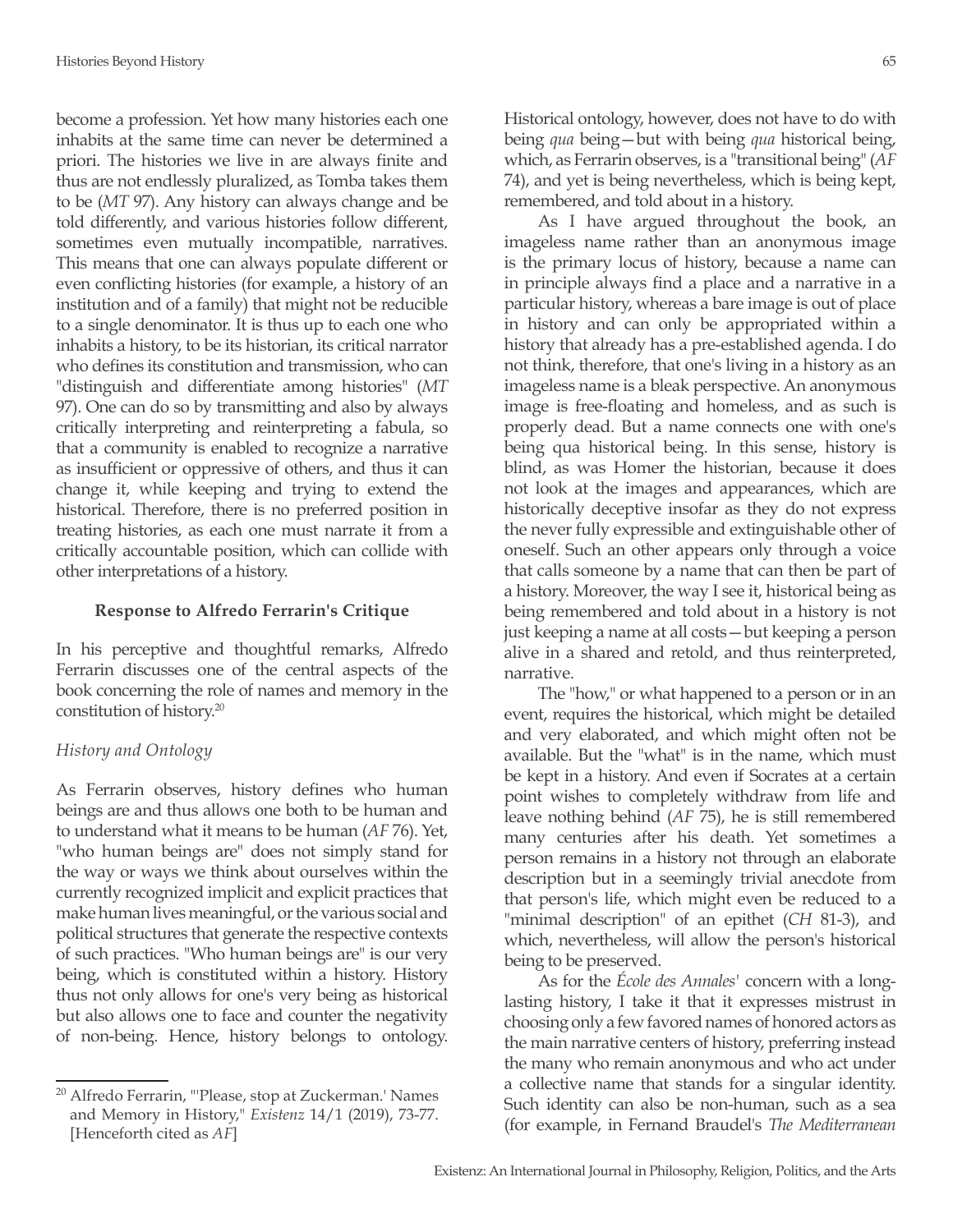*and the Mediterranean World in the Age of Philip II*), a city, or a field belabored by generations of farmers. But once—and if—this collective name gets pluralized and pulverized into many relevant names, these names can be kept and reinterpreted by the same kind of history that I have described.

Here, I want to further qualify Ferrarin's remark regarding the act of writing as predominantly determinative of what is left behind and how (*AF* 73) it is done. In my account of history, writing in history belongs much more to the constitution of the historical in its minutiae, which are meant to preserve every name and every detail of an event, doing so often to the point of pleonasm and duplication, preferring to write and remember more rather than less, in the hope that a minor detail of the excessive and sometimes loosely ordered account of the historical might later become meaningful and make a major difference in the preservation of historical being within a given history. But the historical narrative, or the fabula, although often written, is conceptually oral and it is passed on and reinterpreted mostly in an orally transmitted historical account, which is usually brief and concise. The historical being as preserved within a history lives on in an act of telling that is frequently being practiced in a personal oral dialogical exchange, in which everyone is a historian, rather than in the professional historian's solitary act of writing.

## *Oblivion and Fame*

Therefore, the living-on in a history is possible through a collective effort of keeping a history alive, and not only in the *kleos* of the ancients and the glory of the moderns (*AF* 74). Indeed, the epic bestows the immortal *kleos* onto worthy heroes by placing their names as bright new stars onto a sky that is completely remote from oneself, which can thus only be looked at in their exemplarity, producing a Kantian awe in the listener or reader. But, as Jean-Jacques Rousseau and later Charles Taylor argue, modernity begins with the establishing of dignity over honor: dignity is universal, whereas honor is particular. Dignity is inclusive and should be recognized in all, whereas honor is exclusive and is bestowed only onto a few worthy individuals. Yet history should be possible and in fact necessary as the safeguarding of the dignity of every single person, at least if they did not mark their life and actions by a terrible infamy. To be able to do this, modern history has to invent and practice new means, and extend the existing ones, in order to keep as many names of people (and of things and events) as possible within different histories (familial, municipal, institutional, and so on). This contributes to the overly historical consciousness of modernity, as not only those marked by the *kleos* or honor deserve a pass to a history—but everyone must have it, in order to preserve human dignity as being universally distributed.

Given that, I agree with Ferrarin (*AF* 77) and argue in the book (*CH* 142-9) that oblivion can be good, salutary, and beneficial. For forgetting not only helps to erase the superfluous and vain sediments of the pretentious and the unnecessary, which, as he notes, are all too widely spread in contemporary social media—but forgetting also assists in overcoming a trauma while keeping it in a history by maintaining the names of those involved in the traumatic event and by retelling and rethinking its story.

Oblivion thus can help rectify the injustice of an event, thus countering Virgil's spiteful Fama who not only disseminates malicious gossip but also embodies the narcissism of self-aggrandizement at any cost. By forgetting the evil Fama and suspending the heroic *kleos*, oblivion clears the way for preserving the personal names of doers and the definite descriptions of evildoers, as well as for retelling and rethinking a history, and thus keeping the latter alive.

The effort of remembering the immemorable is more akin to collective recollection than collective memory, a subject matter which I have explained in my response to Jeffrey Bernstein (*JB* 69). Bringing back the forgotten or the immemorable can only come through the practice of a careful story telling about seemingly insignificant events populated by the actors in an inner theater's history. In the ever-changing inner theater that is set on the stage of shared recollection, even a minor event can connect two apparently independent blocks within a history and assign a proper place for a voiceless name that is yet homeless. A "being of passage" (*AF*  74) can find dwelling in a history—but only if future generations keep telling and retelling it. No history is a fixed account established once and for all. Its historicity can grow or decay, adding and dropping names, and its fabula can change, depending on our effort of understanding, retelling, and reinterpreting it. A history can disappear altogether, if there is no one to tell and keep it.

Hence, the "memory of the immemorable," as Ferrarin calls it (*AF* 74), is not paradoxical and not impossible—but rather it is difficult, oftentimes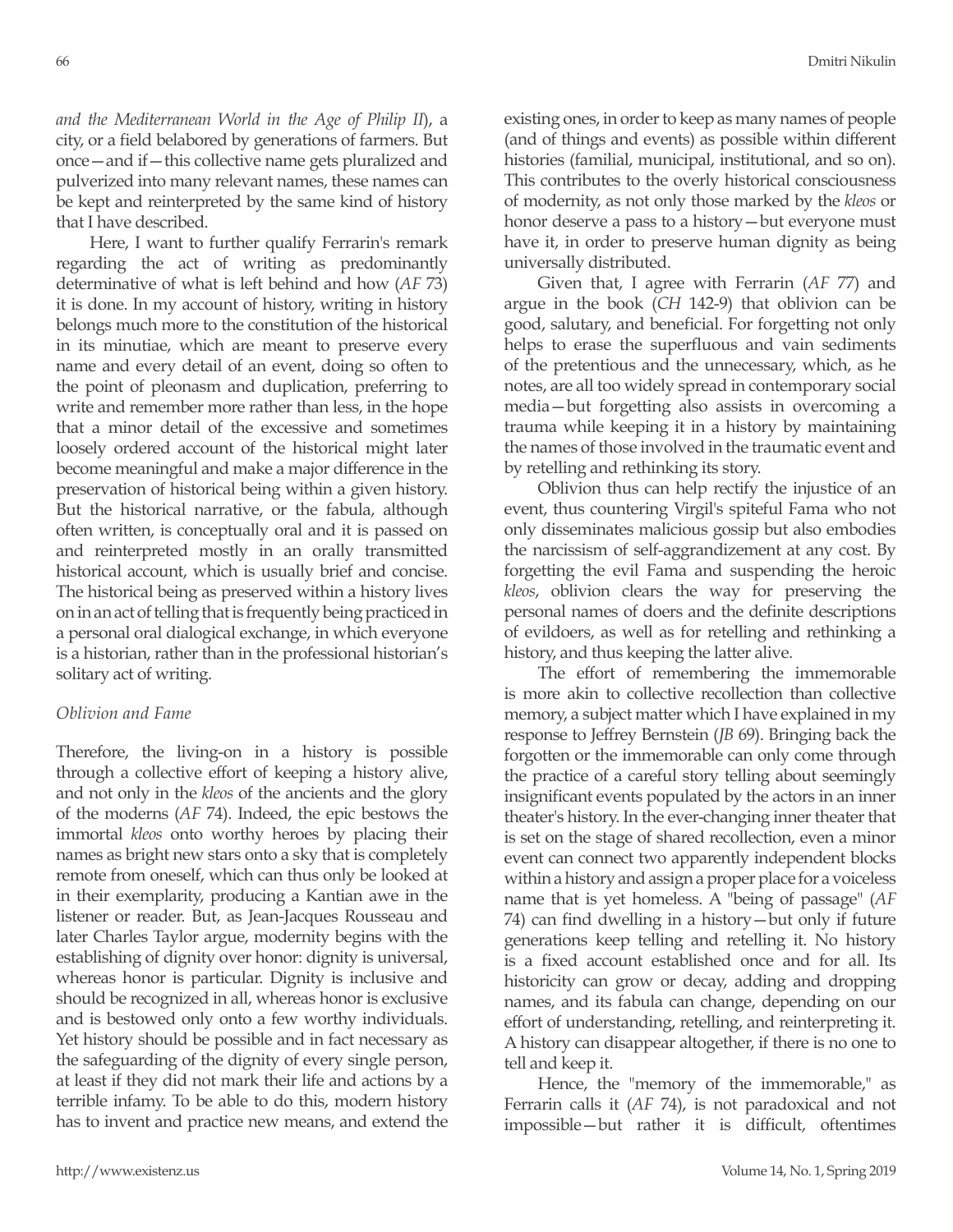bordering on being impossible. There are many things that can be, but do not need to be remembered, due to their inconspicuousness and triviality, and there are few things that must be remembered. This is the distinction between memorabilia and memoranda: those things that can be remembered, and those that are worth remembering (*CH* 132).

Modernity, especially in its digital contemporaneity, suffers from hypermnesia, since it wants to remember too much, often without a proper reason but mostly merely for the dubious reason of sheer vanity. Such is the case when one tries to secure *kleos* for a trifle, by taking a selfie in front of a celebrated monument in the hope that the posted image, often without a name or an accompanying description, yet illuminated by the glory of the immortalized background scenery, somehow will save the imaged person on the foreground from her or his ultimate dissolution in the waters of Lethe.

The forceful and perverse self-imposition onto a history comes in a heinous act of destruction or murder, in a futile hope to live on, even as an evildoer. Historical justice can be served to every Herostratus by demoting them to the historical exile of being remembered by a definitive description only ("the person who committed X") and not by a personal name. But a dear friend or an outstanding thinker should be named explicitly, rather than being exclusively referred to by the definite description ("the sharpest philosophical mind," *AF* 75).

Ferrarin notices a very interesting and important connection here, namely the one between committing a hideous crime against an object of beauty and iconoclasm (*AF* 76). Yet, destroying a work of art out of the vain hope to preserve one's name in a history and doing the same out of incapacity to embrace and accommodate its beauty within oneself is not the same. The former is an act that intentionally trespasses norms in order to forcefully establish a glory that does not recognize any moral limitations, for it asserts itself as the highest value beyond good and evil. The modern Herostrati kill famous people to become famous themselves, or more often they try to shock the common aesthetic perception by a radical gesture of its suspension, which by now has long been incorporated into such a perception. However, the iconoclastic gesture should rather be a symbolic act of the suspension of the beautiful, once it assumes the role of an intolerable and deeply disturbing sublime, whose very incommunicable name cannot apply to any material embodiment of the beautiful (as Ferrarin, for example, correctly point to Wisdom 14:21), yet distracts from the beauty that always shines in the sensible yet never fully fits within it.

So when one hopelessly tries, for example, to embrace the beauty of the Duomo di Pisa or, on a minor scale, of the Santa Caterina church in Pisa, which unite many refined and complex components into a seemingly simple and almost ungraspable image of the beautiful, one can always recall the small and subdued, deliberately unpretentious yet equally impressive Pisan San Domenico church, which stands there stubbornly as a stern iconoclastic criticism, rejecting the excessive and even dangerously detrimental opulence of the beautiful.

#### *Names and Images*

What is left from and after a person, then? The name: the loss of a name is the historical death and an absolute historical *nihil*. Names need to be given back to the nameless, in order to allow the poor, the dispossessed, the oppressed find their place in a history. But how can this aim be achieved? In *The Names of History*, Jacques Rancière has generously offered to lend his voice to all those voiceless ones who had disappeared from history. Yet, he did so from the perspective of a single modern history. Rather than bringing back the unique names of those whom modern political history has obliterated, his effort amounts to making himself the speaker and the oracle on behalf of the voiceless and the poor. In fact, this is an attempt of a generous historical Leviathan to abolish and pluralize its own universalizing, wellestablished, and educated voice that in fact only speaks for the historical tradition of the universal history that now unsuccessfully wants to suspend and radically transform itself.

I suggest that any way a name can be brought back and kept in a history is justified. It is important, however, not just to keep an isolated name but to find an appropriate narrative or fabula to go with it. It is better to have a name with an image, but an imageless name is already implicitly historical, and it is the very foundation of a history. A free-floating name without a narrative that can speak about it remains, metaphorically speaking, a soliton travelling through histories without interacting with them—until it finds its proper history, which can be more than one, as a name can live in many histories. An imageless name is akin to an untrodden road that might lead somewhere, if one decides to walk it. But an anonymous image is similar to the shining of a light on a ship in the night of